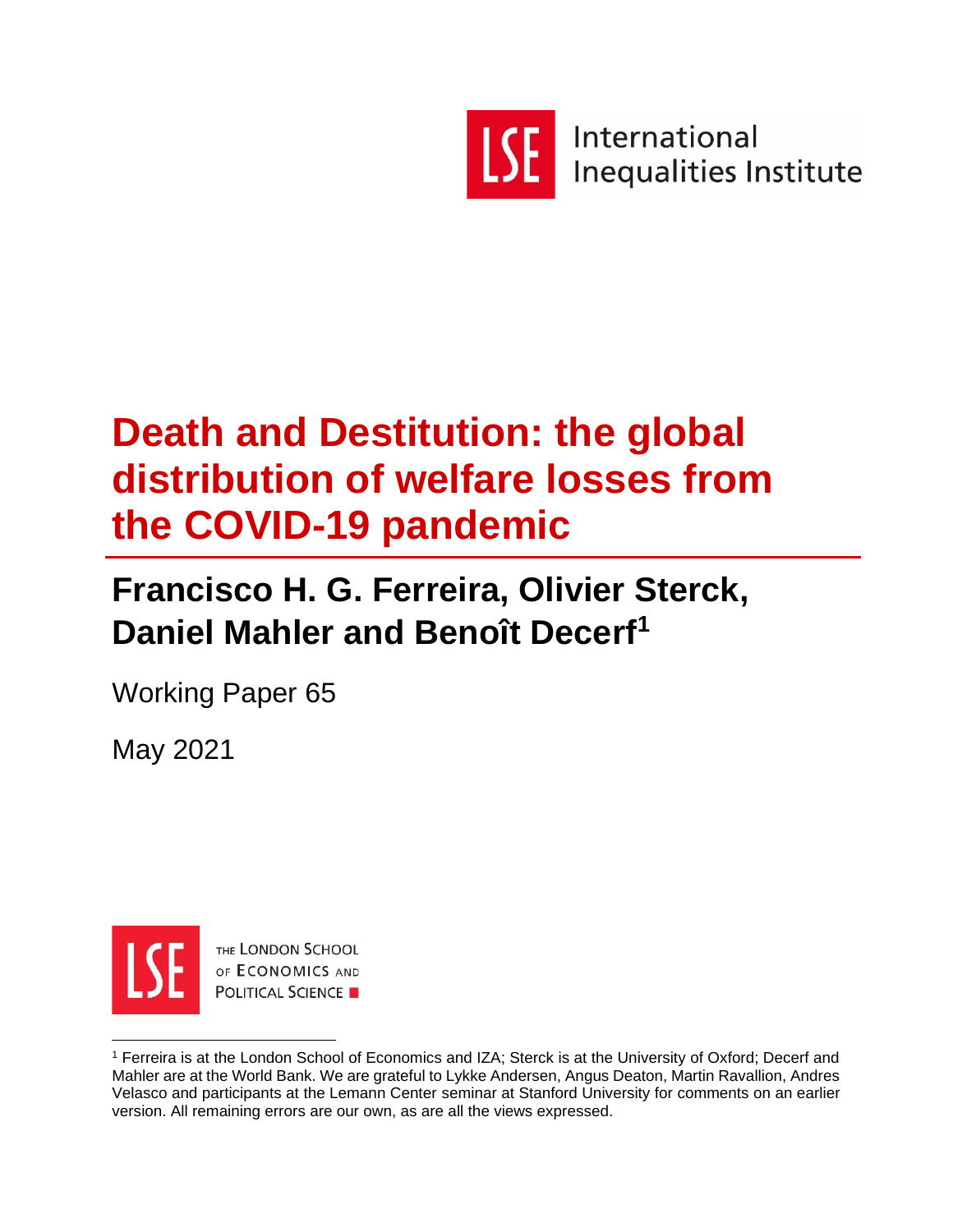## **LSE International Inequalities Institute**

The International Inequalities Institute (III) based at the London School of Economics and Political Science (LSE) aims to be the world's leading centre for interdisciplinary research on inequalities and create real impact through policy solutions that tackle the issue. The Institute provides a genuinely interdisciplinary forum unlike any other, bringing together expertise from across the School and drawing on the thinking of experts from every continent across the globe to produce high quality research and innovation in the field of inequalities.

In addition to our working papers series all these publications are available to download free from our website: [www.lse.ac.uk/III](http://www.lse.ac.uk/III)

For further information on the work of the Institute, please contact the Institute Manager, Liza Ryan at e.ryan@lse.ac.uk

International Inequalities Institute

The London School of Economics and Political Science

Houghton Street

London

WC2A 2AE

Email: Inequalities.institute@lse.ac.uk

Web site: [www.lse.ac.uk/III](http://www.lse.ac.uk/III)

**W** @LSEInequalities

© Francisco H. G. Ferreira, Olivier Sterck, Daniel Mahler and Benoît Decerf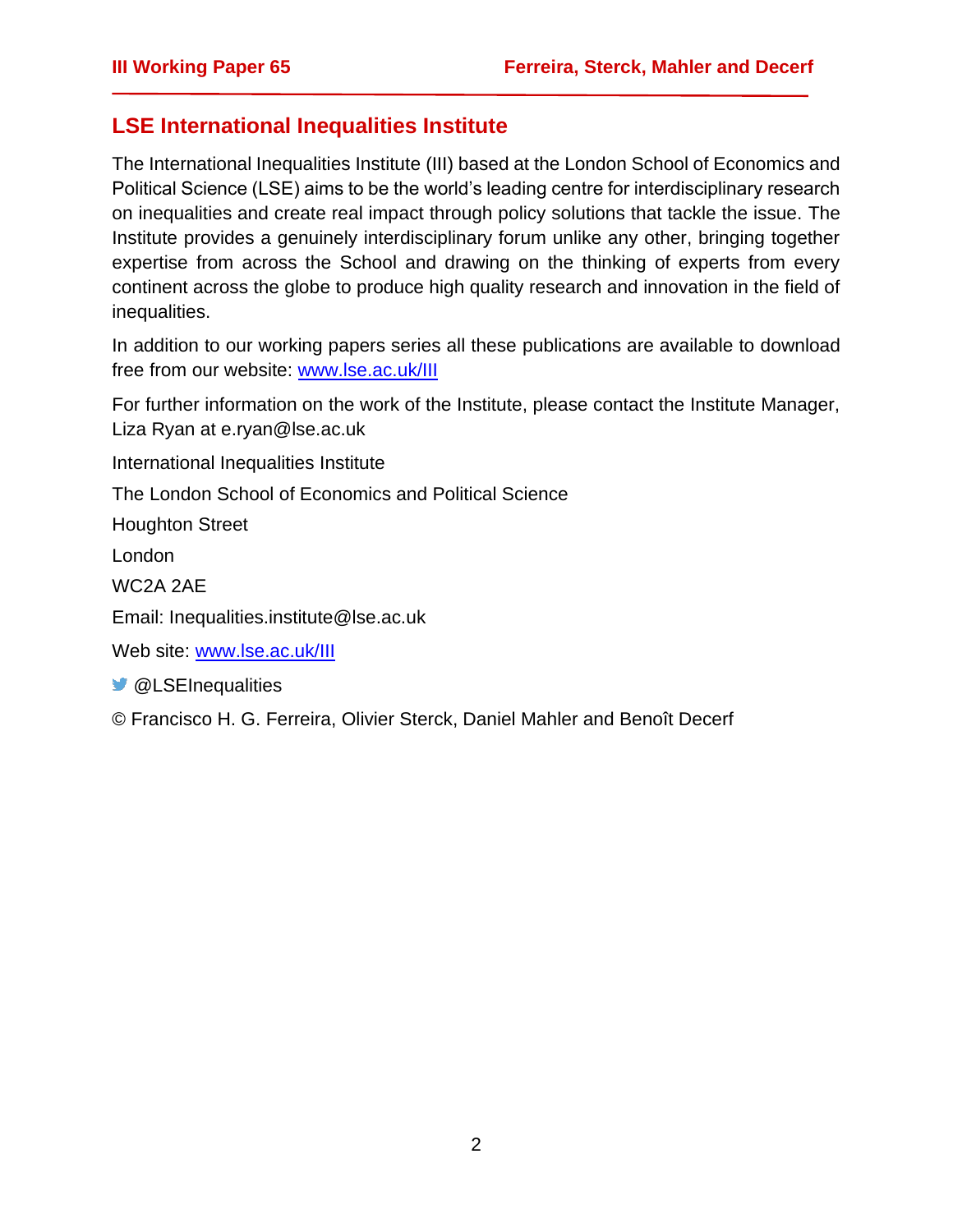# **Abstract**

The Covid-19 pandemic has brought about massive declines in wellbeing around the world. This paper seeks to quantify and compare two important components of those losses – increased mortality and higher poverty – using years of human life as a common metric. We estimate that almost 20 million life-years were lost to Covid-19 by December 2020. Over the same period and by the most conservative definition, over 120 million additional years were spent in poverty because of the pandemic. The mortality burden, whether estimated in lives or in years of life lost, increases sharply with GDP per capita. The poverty burden, on the contrary, declines with per capita national incomes when a constant absolute poverty line is used, or is uncorrelated with national incomes when a more relative approach is taken to poverty lines. In both cases the poverty burden of the pandemic, relative to the mortality burden, is much higher for poor countries. The distribution of aggregate welfare losses – combining mortality and poverty and expressed in terms of life-years – depends both on the choice of poverty line(s) and on the relative weights placed on mortality and poverty. With a constant absolute poverty line and a relatively low welfare weight on mortality, poorer countries are found to bear a greater welfare loss from the pandemic. When poverty lines are set differently for poor, middle and high-income countries and/or a greater welfare weight is placed on mortality, uppermiddle and rich countries suffer the most.

**Keywords:** COVID-19; pandemic; welfare; poverty; mortality; global distribution

**JEL Codes:** D60, I15, I31, I32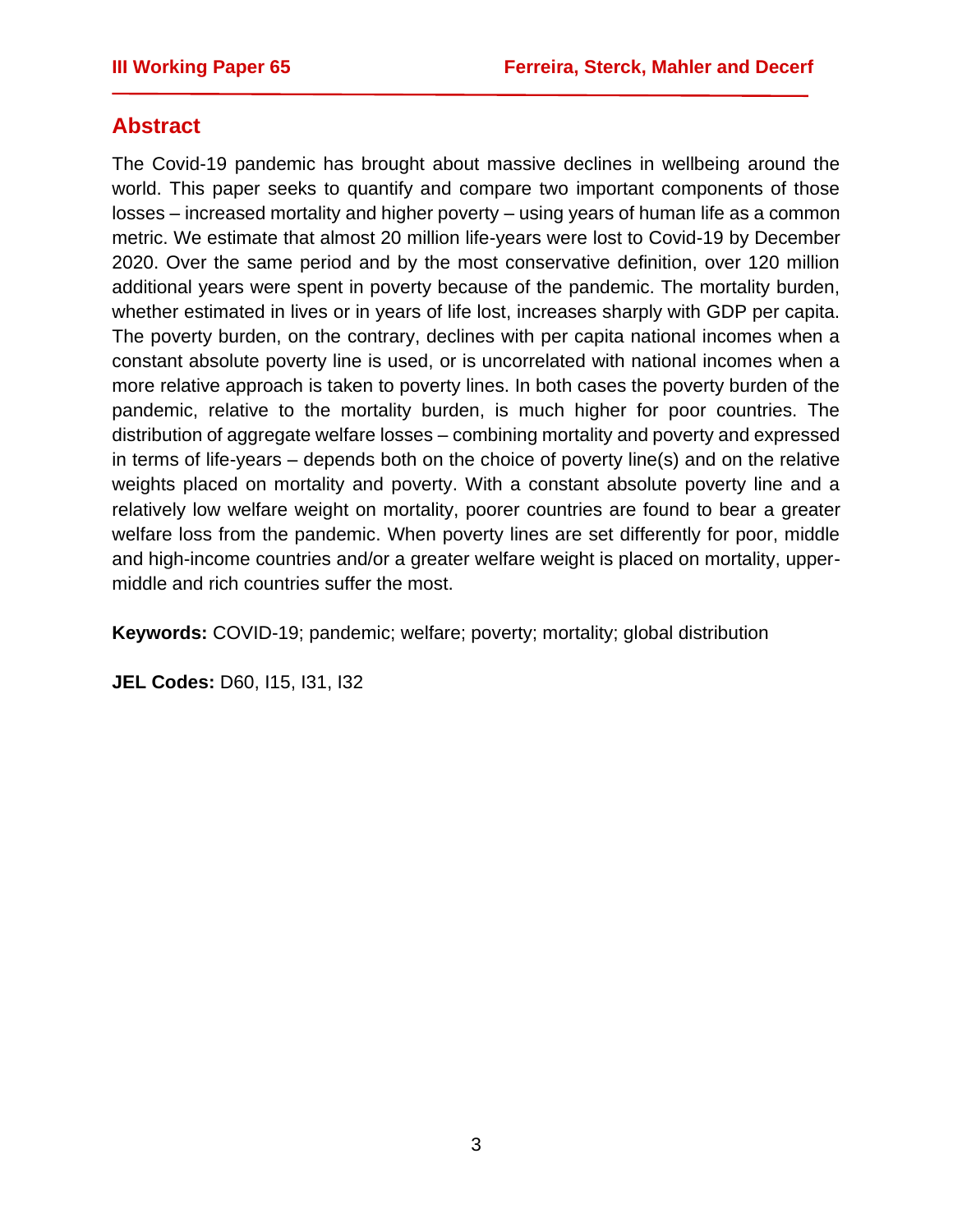### **1. Introduction**

Since its onset in December 2019, the Covid-19 pandemic has spread death and disease across the whole world. Around the time of its "first anniversary", on 15 December 2020, 1.64 million people were counted as having lost their lives to the virus globally<sup>2</sup> and, because of the likelihood of under-reporting, that was almost certainly an undercount. Although it is primarily a health crisis – with substantial additional pain and suffering caused to the tens of millions who have survived severe cases of the disease and, in many cases, continue to suffer from long-term sequels – the pandemic has also had major economic effects. The current estimate is that global GDP per capita declined by 5.3% in 2020. Economic contraction was widespread, with 172 out of the 182 countries for which data is available experiencing negative growth in real GDP per capita in 2020 (World Bank, 2021).

This severe global economic shock has caused the first reversal in the declining trend in global extreme poverty (measured as the share of the world's population living under \$1.90 per day) since the Asian Financial Crisis of 1997 – and only the second real increase in world poverty since measurement began in the early 1980s. $3$  This increase in extreme deprivation comes with its own suffering and anguish: jobs and homes were lost and people struggled to feed their children and themselves. Many asked whether they "would die of Coronavirus or hunger?".<sup>4</sup>

This paper seeks to address two questions. First, what were the relative contributions of increased mortality and poverty to the welfare losses caused by the pandemic, and did these contributions vary systematically across countries? Second, how were the aggregate welfare losses distributed across countries? To do so, we revisit and update some of our earlier findings in Decerf et al. (2020, henceforth DFMS): that paper did not address the second question above and, conversely, we do not explore counterfactual herd immunity scenarios here, as we did there. The first question above was also addressed in the earlier article using mortality and poverty estimates from June 2020; which are updated here to December 2020.

Our motivation is to look at the impact on the cross-country distribution of wellbeing with the recognition that both the health crisis and the economic debacle have caused huge welfare losses. We focus on extreme outcomes in both domains: mortality in the case of

<sup>2</sup> Our World in Data, https://ourworldindata.org/grapher/cumulative-covid-deaths-region.

<sup>3</sup> There was also an apparent increase in 1989, which is fully accounted for by China switching from an income to a consumption indicator. See [https://data.worldbank.org/indicator/SI.POV.DDAY.](https://data.worldbank.org/indicator/SI.POV.DDAY)

<sup>4</sup> On 11 February 2021 a Google search for "dying of coronavirus or hunger" yielded 2,330,000 results. Some of the titles on the first page included "The pandemic pushes hundreds of millions of people toward starvation and poverty" (Washington Post, 25 September 2020) and "More people may die from hunger than from the Coronavirus this year…" (Forbes, 9 July 2020).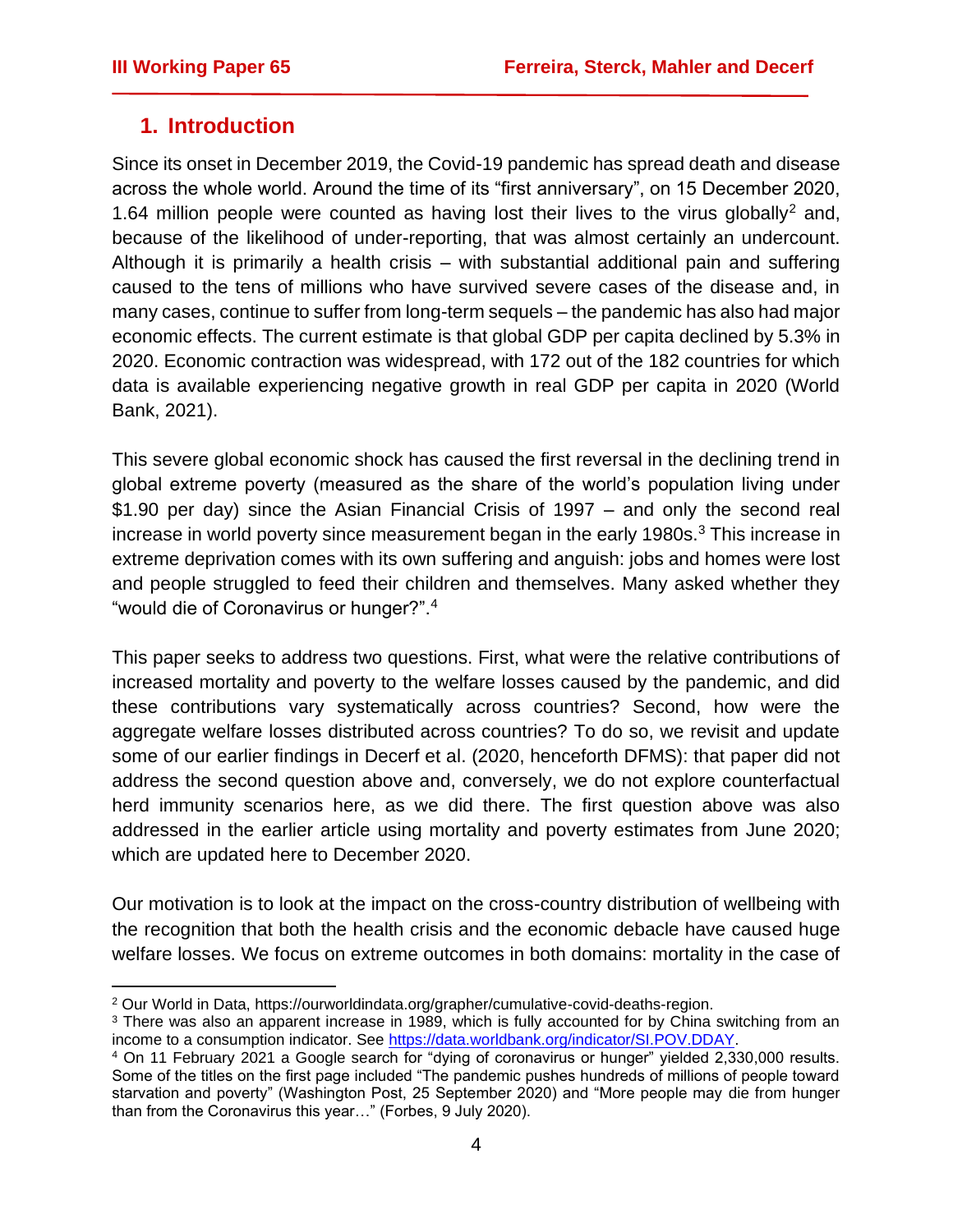health and falling into poverty as the economic outcome. This implies that our estimates of welfare losses are clearly a lower-bound: we ignore the burden of the disease on those who survive it and, furthermore, data limitations mean that we look only at deaths officially classified as due to Covid, rather than the possibly preferable metric of excess deaths.<sup>5</sup> Similarly, we ignore welfare losses from income declines that do not entail entry into poverty and, furthermore, we look only at the short-term poverty consequences arising from the contemporaneous income losses in 2020. We ignore, therefore, the longer-term consequences of any insults to child development arising from additional undernutrition, or the likely substantial future consequences of the schooling crisis that resulted from the pandemic (see, e.g. Lustig et al, 2020). These choices are not intended to minimize the importance of those negative consequences of the pandemic. On the contrary, the evidence to date suggests that they will be extremely important. Rather, they follow from a desire to focus on the most severe short-term consequences of the crisis along the two principal dimensions of health and incomes, using the best available data while avoiding an accumulation of assumptions and simulations. We are forced to make some assumptions to fill data gaps that inevitably arise when analysing an ongoing phenomenon, but they are few and therefore are hopefully clearer and more transparent than if we had tried to incorporate expected future losses, and so on.

A welfare-based approach requires comparing health and income losses or, in our case, mortality and poverty costs. As in DFMS, we eschew more traditional methods such as the valuation of statistical life (VSL, see e.g. Viscusi, 1993). Our approach is theoretically closer to the modeling of social welfare as aggregate expected lifetime utility, as in Becker et al. (2005) or Adler et al. (2020). But, unlike those authors, we model the effect of the pandemic on social welfare in a way that allows us to use years of human life – either lost to premature mortality or spent in poverty – as our unit of comparison. This has two advantages over the alternative of using a money metric to value human lives: first, we hope it overcomes the instinctive aversion of many participants in the public debate to the idea of placing a "price" on human life. Second, the model yields a single, easily understandable normative parameter for the trade-off between mortality and poverty which has a direct, observable empirical counterpart. We can then simply present the empirical object for all countries in our sample, and let the reader compare her own valuation of the normative parameter to the data.

The simple model is presented in DFMS, and we do not repeat it here. The basic ingredients are (i) a utilitarian welfare function that simply adds up lifetime individual utility across people and time periods;<sup>6</sup> (ii) an individual utility function that depends solely on

<sup>5</sup> Even if data on excess mortality were more widely available it would also include additional deaths caused by poverty, potentially confounding our comparisons.

<sup>&</sup>lt;sup>6</sup> With no aversion to inequality and no time discounting.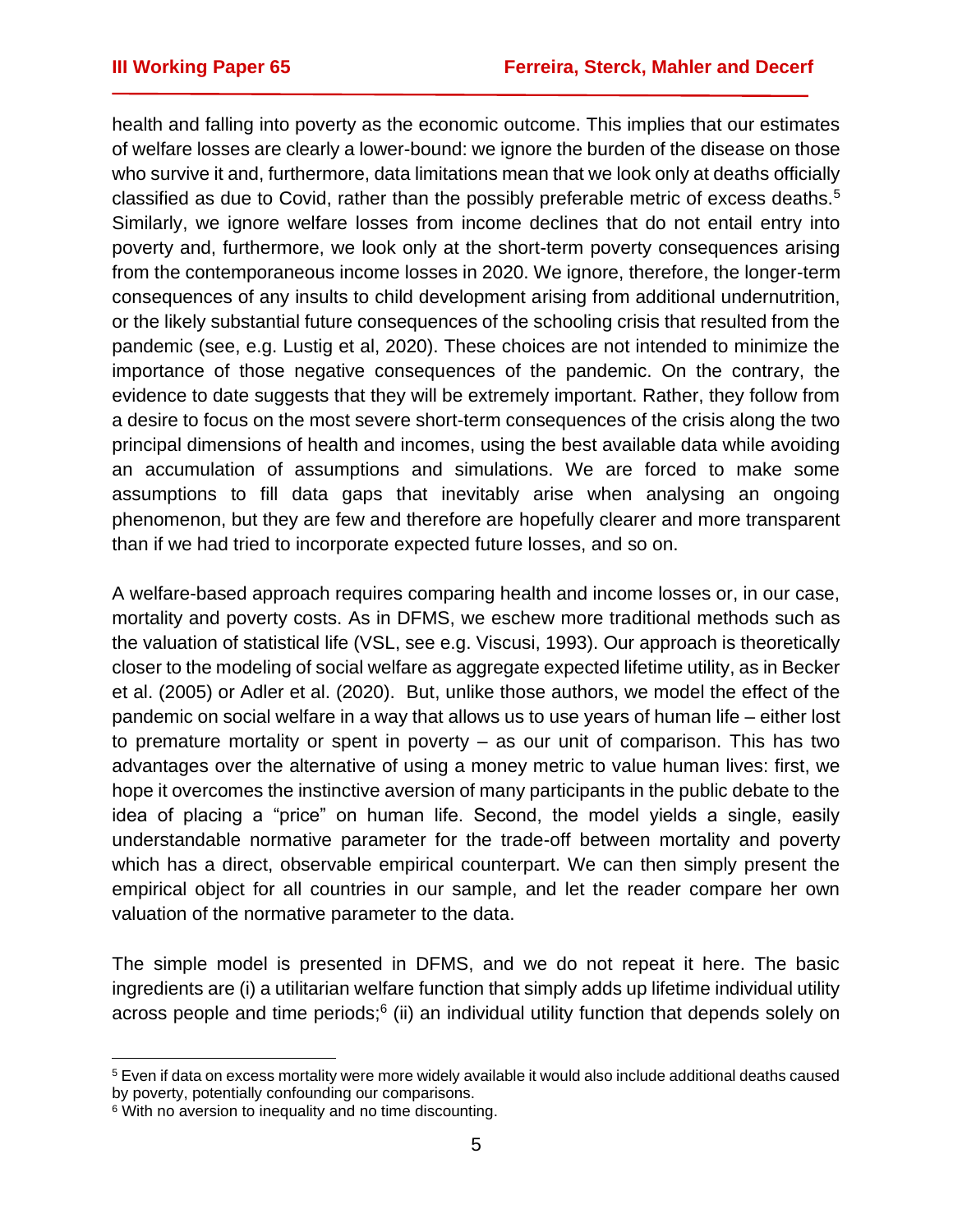whether one is dead, poor or non-poor;<sup>7</sup> and (iii) an assumption that the pandemic may have two effects on people: it may (or may not) cause them to die earlier than they otherwise would, and it may (or may not) cause them to spend some additional years in poverty before dying, relative to the counterfactual. This simple framework yields the result that the overall welfare effect of the pandemic is proportional to a weighted sum of the number of years of life lost to premature (Covid-induced) mortality and the number of additional years spent in poverty. Equation (1) in DFMS, which contains this result, is reproduced below:

$$
\frac{\Delta W}{\Delta u_p} = \alpha L Y + P Y \tag{1}
$$

where  $\Delta W$  denotes the expected impact of the pandemic on social welfare;  $\Delta u_n$  is the difference in yearly individual utility between being poor and non-poor; and *LY* and *PY* are respectively the total number of years of life lost and the total number of additional years spent in poverty due to the pandemic. α is a normative parameter that represents the ratio of the individual utility loss from each year lost to premature mortality ( $\Delta u_d$ ) to the loss from each additional year spent in poverty  $(\Delta u_n)$ .  $\alpha$  is therefore the (social) marginal rate of substitution between life- and poverty-years. It can be understood as the "shadow price" of a lost life-year, expressed in terms of poverty years. We think of it as a societal parameter, and therefore as some aggregation across individuals of the answer they might give to the following hypothetical question: "If you could make this bargain, how many years would you be willing to spend in poverty during the rest of your life in order to add one additional year at the end of your life?"

Clearly, there is plenty of room for individual disagreement about the value of α. Different people might answer that question very differently, depending on how far above the poverty line they are (or expect to be); on their expected residual life-expectancy and, of course, on their preferences. We thus choose to remain mostly agnostic about α. In what follows, we simply present values for LY and PY across as many countries as possible. When we discuss the relative contributions of mortality and poverty, we present ratios of PY to LY, which the reader can compare to her own preferred value for  $\alpha$  in order to assess which source is responsible for the larger welfare loss. Next, when we seek to summarize the inter-country distribution of welfare losses, we suggest a plausible range for α: between five and twenty years.

 $7$  Simple restrictions imply that this is a step-function approximation to utility that is increasing and concave in incomes, but the coarseness we introduce means that people are insensitive to income gains or losses that do not entail a crossing of the poverty line. This simplification may be seen as the price we pay for converting to a life-year metric, but it is also consistent with our emphasis – discussed above – on the extreme outcomes of death and destitution (defined as falling into poverty).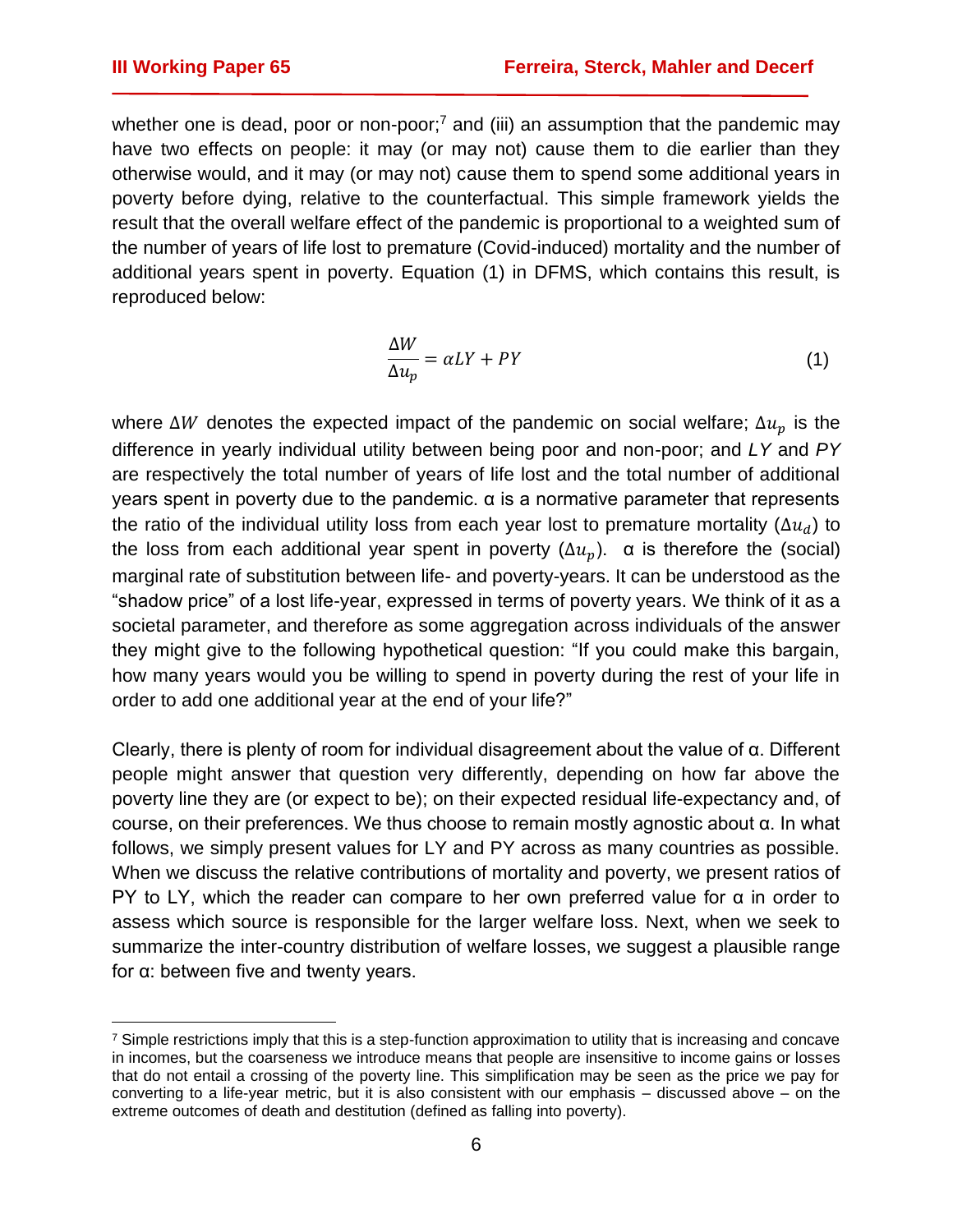The rest of this short paper is organized as follows. The next section describes how we compute the numbers of years of life lost (LY) and additional poverty years (PY) for each country, given the available data, and presents the estimates for 145 countries. Building on those ingredients, Section 3 summarizes the evidence on the relative importance of poverty and mortality in lowering welfare around the world. It also investigates the global distribution of those losses under plausible values for the key normative parameter, both for a constant absolute poverty line and under a more relativist approach to poverty identification. Section 4 concludes.

#### **2. Estimating additional mortality and poverty with imperfect data**

The two key data sources for our mortality estimates are the UN Population Division database and the Global Burden of Disease Database (Dicker et al., 2018). Combining data from these two sources and using smoothing procedures described in the Appendix to DFMS, we obtain estimates for the number of people of age *a* living in country *j*, *Naj*, for  $0 \le a \le 99.8$  Using these country-specific population pyramids, we can also construct estimates for age-specific residual life expectancies,  $\lambda_{ai}$ . If we observed age-specific Covid-induced mortality rates *maj*, for all countries in our sample, then our estimate of years of life lost due to the pandemic in each country would be given by the sum across all ages of the number of deaths from that age group  $(N_{ai}m_{ai})$ , times the average residual life-expectancy at that age:<sup>9</sup>

$$
LY_j = \sum_{a=0}^{99} N_{aj} m_{aj} \lambda_{aj}
$$
 (2)

The above procedure is exactly what DFMS used for six countries for which we had agespecific Covid-related mortality data. As in that earlier paper, however, we do not observe Covid mortality data disaggregated by age for most countries in our global sample. In addition to the population pyramid (*Naj*), we do observe the overall Covid mortality rate,  $m$ <sub>j</sub>. If we assume a constant infection rate across ages in each country,  $\phi_j$ , then the following identity for the number of Covid deaths would hold:

$$
m_j \sum_{a=0}^{99} N_{aj} = \sum_{a=0}^{99} N_{aj} \mu_{aj} \phi_j
$$
 (3)

<sup>8</sup> Those aged 100 or more are counted as being 99.

<sup>9</sup> If those who die from Covid are systematically less healthy than those who don't at any given age, then using the pre-pandemic residual life expectancy to estimate LY may introduce some upward bias.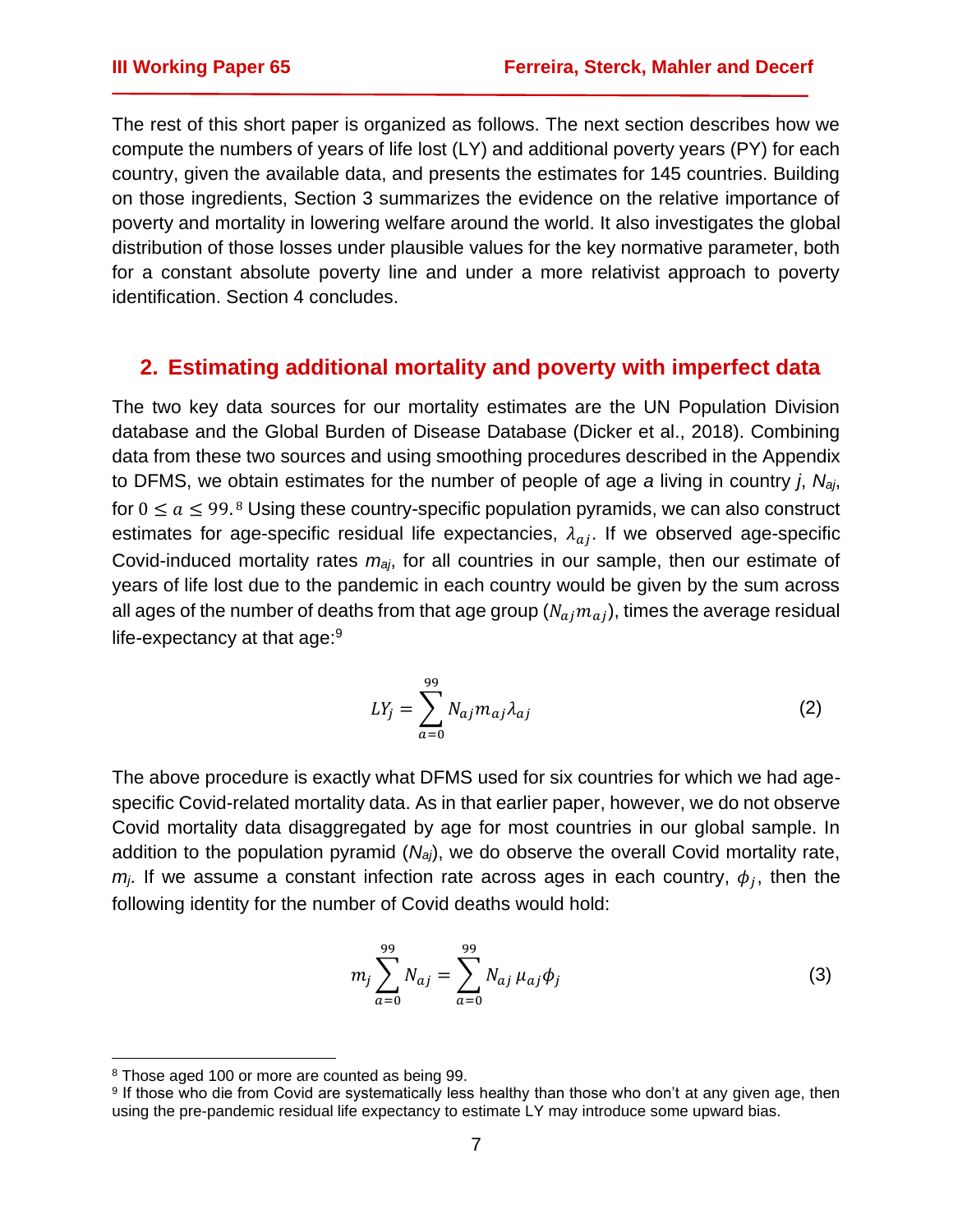where  $\mu_{ai}$  is the age-specific infection fatality rate (IFR) in country j. Since IFRs are also not observed for each age group for many countries, we follow DFMS in imputing the infection fatality rate estimated for France by Salje et al. (2020) to all high-income countries in our sample, and the IFR estimated for China by Verity et al. (2020) to all other countries.<sup>10</sup> Under those assumptions, we can solve Eq. (3) for each country's infection rate  $\phi_j$ . The estimated age-specific Covid mortality rates for each country,  $\widehat{m}_{aj},$  are then given by:

$$
\hat{m}_{aj} = \mu_{aj} \phi_j \tag{4}
$$

Plugging  $\hat{m}_{ai}$  into Equation (2) yields our estimates for the number of years of life lost to Covid in each country,  $LY_j$ . We estimate that Covid-induced mortality in the year to 15 December 2020 caused the loss of 19.3 million years of life across the 145 countries in our sample (which account for 96% of the world's population). Absolute numbers range from 14 in Burundi to 3,148,000 in the United States.<sup>11</sup>

Those aggregates obviously depend a great deal on the country's population. Figure 1 below plots  $LY_i$  adjusted by population (LY per 100,000 people) against each country's GDP per capita, with both axes in logarithmic scale. Two features of the scatter plot are worth highlighting: First there is enormous variation in the population-adjusted loss of lifeyears across countries. Even if one discounts Burundi and Tanzania as outliers where reporting is unlikely to have been reliable, LYs range from roughly one year lost per 100,000 people (in countries as diverse as Papua New Guinea, Thailand and Vietnam) to one or more years lost per 100 people, in a large set of countries including Brazil, Peru, Mexico, Belgium, the Czech Republic and the United States. Some of that variation is systematic: Figure 1 reveals a strongly positive (and concave) relationship between the mortality costs of Covid and level of economic development.<sup>12</sup> Second, however, there is

 $10$  Alternative approaches to addressing this missing data problem  $-$  that we do not observe Covid-19 mortality disaggregated by age for most countries – are possible. Instead of assuming an age-invariant infection rate for each country and imputing China's and France's IFR to other countries, Heuveline and Tzen (2021) assume that the shape of the distribution of Covid-19 deaths by age (and gender) in other countries is similar to that of the United States. Their method and ours generate remarkably similar distributions of years of life lost across countries, with a correlation in logs of 0.99. Details of the comparison are available from the authors on request.

<sup>11</sup> Measurement error is likely to plague a number of these country estimates, with under-reporting being of particular concern. Deaton (2021) singles out Burundi and Tanzania as likely candidates for underreporting.

 $12$  Deaton (2021) presents a similar figure that plots the log of lives – rather than life-years – lost against log GDP per capita. He notes that "there is no relationship […] within the OECD." Goldberg and Reed (2020) also document that, as of July 2020, the number of lives lost to Covid per million inhabitants was larger in advanced economies than in developing countries. They suggest that older populations and a greater prevalence of obesity in developed countries can partially explain this positive association between mortality and development.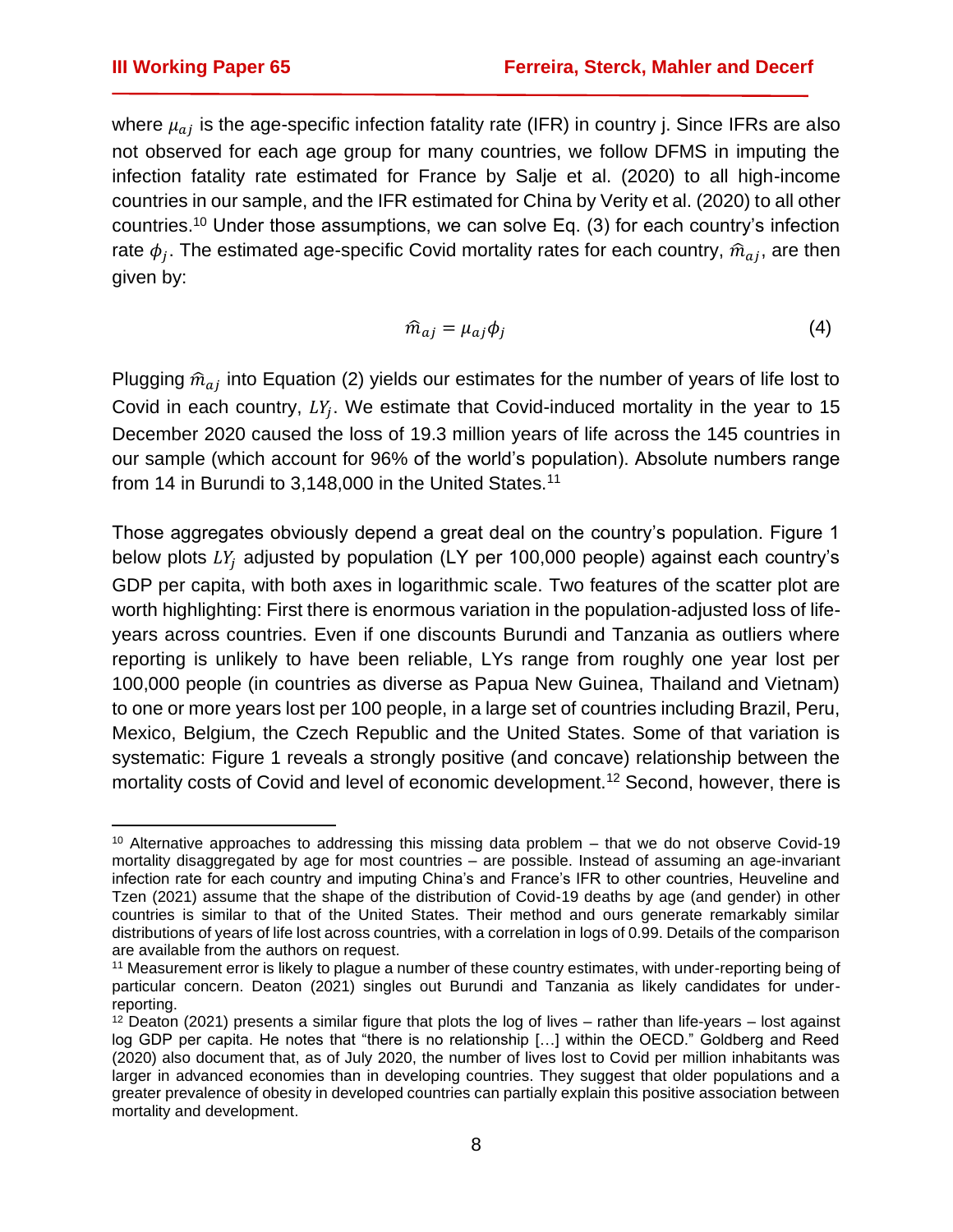also considerable variation *around* the regression line at each income level – particularly at and above per capita GDP levels of \$5,000 or thereabouts: Brazil and Thailand have comparable per capita income levels, but Brazil lost roughly one thousand life-years for each life-year lost in Thailand, controlling for population. The disparity is even greater between Bolivia and Vietnam, and still striking between France and South Korea.



#### **Figure 1. Life-years lost to Covid, and GDP per capita**

Source: Elaborated by the authors

What explains this massive variation in population-adjusted life-years lost to Covid – both across and within country-income categories? Mechanically, Equation (2) tells us that it must reflect cross-country differences in three variables: the age structure of the population  $(N_{ai})$  residual life-expectancies at each age  $(\lambda_{ai})$ , and age-specific mortality rates  $(m_{ai})$ . The first two are slow-moving variables that reflect each country's historical development; the stage of the demographic transition they are in; access to and the quality of their health care systems, etc.

The last variable – the country's age-specific mortality rates, which are themselves the product of infection rates and infection fatality rates (Eq. 4) – reflects each country's exposure and response to the pandemic. Infection rates, (which vary substantially internationally) initially reflected how quickly the virus arrived in each country, and then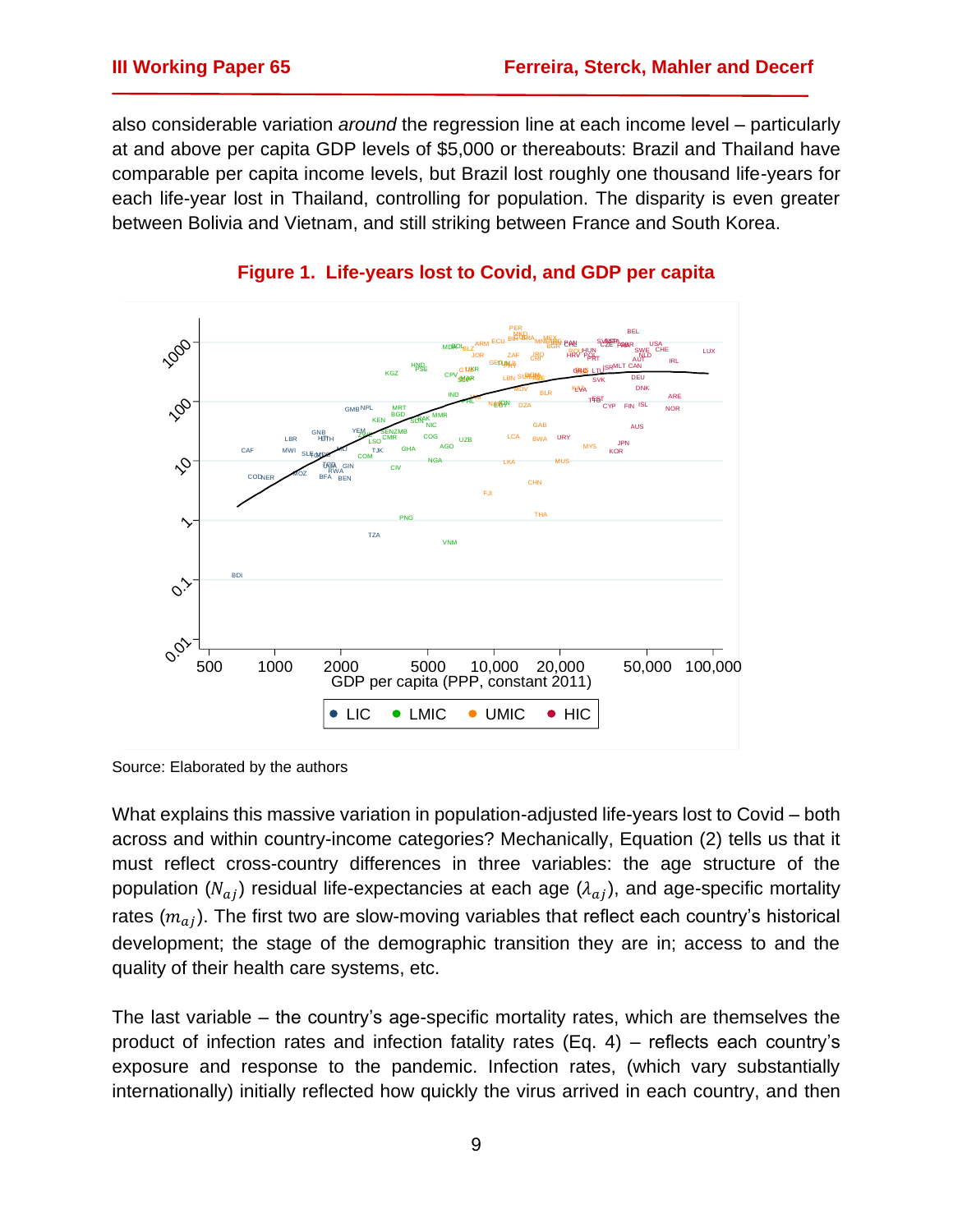the extent to which health systems were able to prevent spread within the country. Infection rates are also likely to depend on urbanization and climate. Infection-fatality rates reflect the quality of health care and the extent to which, for example, hospitals were overwhelmed by the pandemic at any stage.

Our data suggests that all three of these variables contribute to the positive association between the population-adjusted mortality burden of the pandemic and national per capita income seen in Figure 1. It is well-know that Covid mortality varies substantially with age, and that it is much higher for the elderly. Figure A1 in the Appendix plots the ratio of Covid mortality among those aged 65 and over to the mortality among 20-39 year-olds in our data: the ratio ranges from around 100 in low and middle-income countries to between 200 and 300 among high-income countries.<sup>13</sup>

Figures A2 and A3 plot indicators for the other two variables, namely the age structure of the population and age-specific residual life expectancies, both against per capita GDP. Specifically, Figure A2 plots the share of the population aged 65 or over (which ranges from 3-4% among the poorest countries to 20-25% among some of the richest); and Figure A3 looks at the residual life expectancy at age 65 across countries – which ranges from 13-15 years among most low-income countries (LICs) to 20-23 at the high-end, among high-income countries (HICs). These upward sloping curves in Figures  $A1 - A3$ suggest that all three variables play some role in contributing to the positive slope in Figure 1. Covid mortality is highly selective on age; richer countries have many more people in the vulnerable, elderly age ranges; and they tend to have higher lifeexpectancies at those ages, implying a larger number of years lost per death.

Turning to the estimates of poverty years added by the Covid pandemic, it is important to note, first of all, that the household surveys from which we generally obtain reasonably reliable estimates of poverty are not yet available for 2020 in any country. This means that actual data on household incomes or consumption levels are not available at this time, and one must rely on *ex-ante* estimates and approximations.

In that context, our basic approach is to compare "expected" poverty rates in 2020 under two scenarios: one with Covid and one without. To do this, we use three basic ingredients. The first is the remarkable collection of household survey microdata from 166 countries contained in the World Bank's PovcalNet database.<sup>14</sup> The dates of the latest household surveys in PovcalNet vary across countries, but all are "aligned" to 2019, using historically documented growth rates in GDP per capita and a pass-through coefficient to adjust for

<sup>&</sup>lt;sup>13</sup> Some of actual variation in this ratio is missing because age-specific mortality data is, as discussed earlier, not widely available, so we use France's IFR for all HICs, and China's for all other countries. This accounts for the sharp jump between MICs and HICs in Figure A1.

<sup>&</sup>lt;sup>14</sup> We use data from 145 of these 166 countries, for which we can find the required mortality statistics.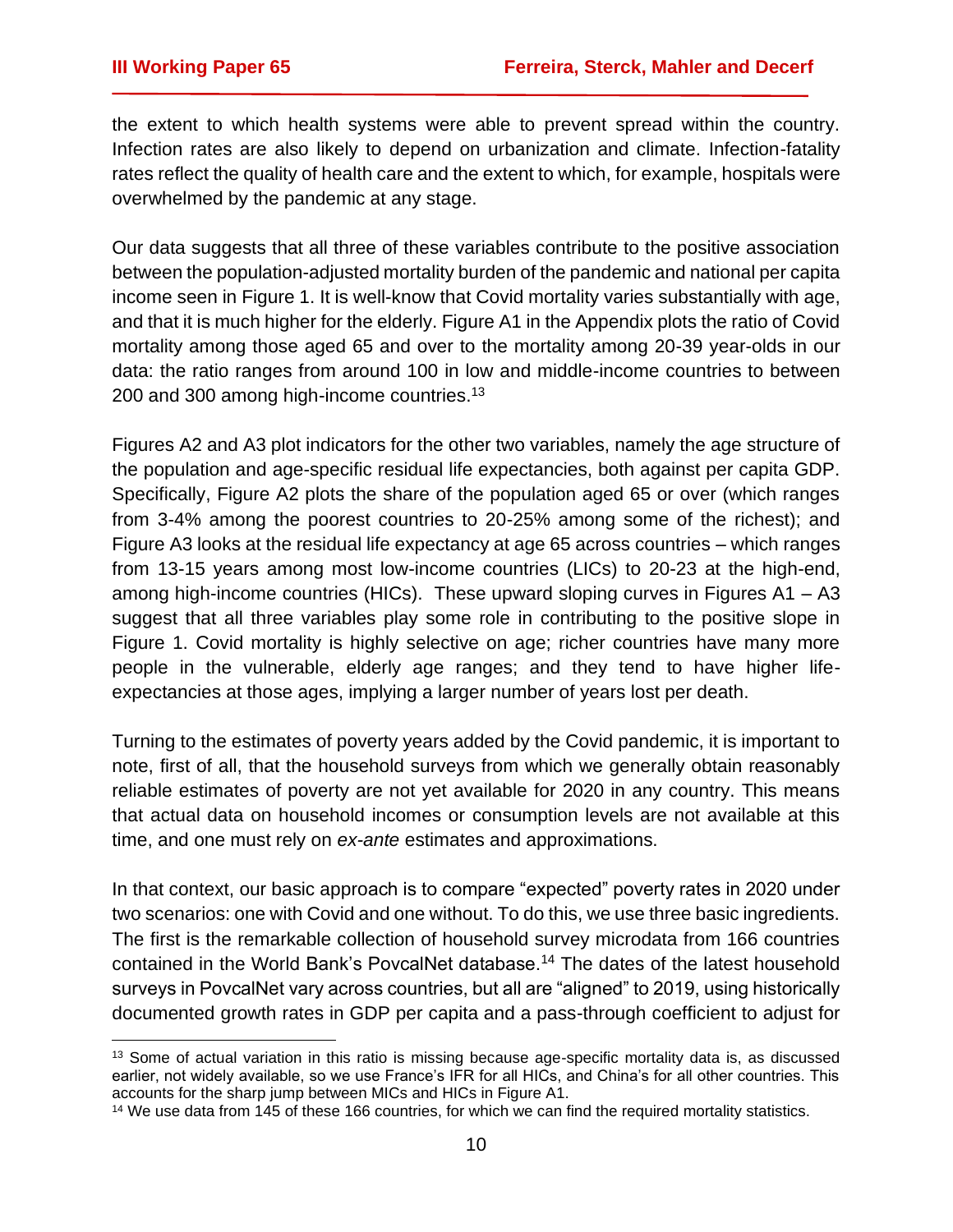the fact that growth in mean incomes in household surveys is typically less than GDP per capita growth measured in the National Accounts.<sup>15</sup> This procedure, which is carried out internally at the World Bank for nowcasting poverty, assumes no change in inequality between the last available household survey and 2019.

Our starting point are these distributions of household per capita income or consumption, expressed in US dollars at PPP exchange rates, aligned for the pre-Covid year of 2019. For any given poverty line *z* expressed in per capita terms, the share of the population with incomes below that line in country *j* is the headcount measure of poverty incidence,  $H_j^{2019}(z)$ . We then obtain our estimate of poverty in the counterfactual "no-Covid 2020" scenario by inflating the 2019 income vector in country *j* by one plus the (adjusted) growth rate forecast for 2020 in the *January* 2020 issue of the *Global Economics Prospect* (GEP):  $H_j^{2020N}(z)$ . The poverty estimate for the 2020 Covid scenario,  $H_j^{2020C}(z)$ , is similarly obtained by inflating the same 2019 income vector in country *j* by one plus the (adjusted) growth rate forecast for 2020 in the *October* 2020 Macro and Poverty Outlook report of the World Bank.<sup>16</sup>

The idea, of course, is that the January forecasts were produced at a time when Covid-19 was a little heard-of virus confined to Wuhan province in China, and no macroeconomist had remotely imagined a pandemic on the scale we have since seen. The October forecasts, on the other hand, were the latest available for 2020 at the time of writing and reflect the World Bank's expectations of the pandemic's impact on growth around the world. Finally, we assume – conservatively – that the short-run poverty effect of the pandemic lasts for a single year, so that each additional person in poverty corresponds to precisely one additional poverty year:  $PY_j = H_j^{2020C}(z) - H_j^{2020N}(z).$ 

As the formula indicates, the number of poverty-years added by the pandemic depends on the poverty line that is used. Figure 2 below presents two of many possible poverty line options: Panel A uses a constant absolute line for all countries, namely the World Bank's international (extreme) poverty line of \$1.90 per person per day (Ferreira et al. 2016). While there are good reasons for using the same poverty line in an international comparison of this kind, there are equally valid arguments for attempting to account for

<sup>&</sup>lt;sup>15</sup> It is assumed that 85 percent of growth in GDP per capita is passed through to growth in welfare observed in household surveys in line with historical evidence (Lakner et al., 2020)

<sup>&</sup>lt;sup>16</sup> This method assumes that the adjusted growth rates in real GDP per capita accurately reflect the growth (or shrinkage) in household consumption. With ongoing globalization, the importance of tax havens, and so on, one might imagine that GDP has further decoupled from household consumption and that other variables from national accounts--or other economic indicators altogether--could be more informative. Yet Castaneda et al. (2019) show that, out of more than a thousand variables, the change in real GDP per capita is the second most predictive variable of changes in household consumption. The only variable that does better is changes in employment, for which we do not have pre- and post-COVID forecasts for 2020 that are widely comparable across a large number of countries.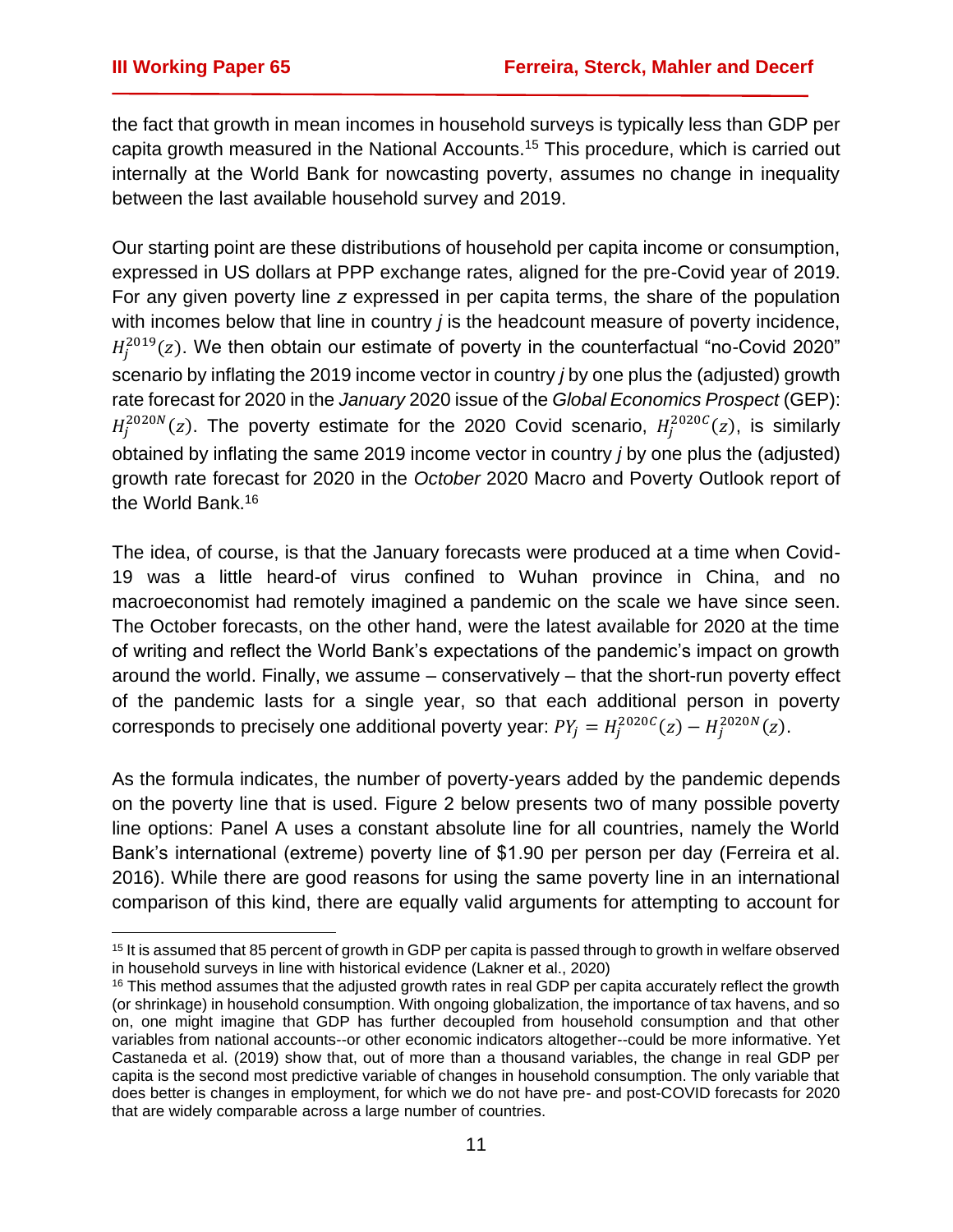the fact that basic needs themselves may vary with national income, and that a different (and costlier) bundle of commodities may be needed to achieve the same welfare (or capabilities) threshold in Austria, say, than in Afghanistan. This latter view implies that "poverty" means different things (at least in income terms) in countries where average incomes are vastly different, and often leads to the adoption of relative or weakly-relative poverty lines (see, e.g. Atkinson and Bourguignon, 2001, and Ravallion and Chen, 2011).<sup>17</sup>

Panel B of Figure 2 adopts a (coarse) step-function approximation to a relative poverty line. It uses the World Bank's income-class poverty lines proposed by Jolliffe and Prydz (2016). Using a database of contemporaneous national poverty lines in 126 economies, these authors selected the median values of per capita poverty lines among low-income countries (\$1.90); lower middle-income countries (\$3.20); upper middle-income countries (\$5.50); and high-income countries (\$21.70). In Panel B, poverty years are computed using these income-class specific poverty lines for countries in each income category.

Using the \$1.90 line for all countries, we estimate that a total of 121 million additional poverty years were induced by Covid-19 in the year to 15 December 2020 across the 145 countries in our sample. Absolute numbers range from -35,800 in Papua New Guinea<sup>18</sup> to 74.2 million in India. Panel A in Figure 2 reveals – perhaps unsurprisingly - a strongly downward-sloping relationship with GDP per capita, with an average of 2,568 poverty years per 100,000 people added in low-income countries, as compared to 28.5 years per 100,000 people added in high-income countries.

The negative slope disappears completely in Panel B, where median poverty lines from each country income category (LICs, LMICs, UMICs and HICs) are used for countries in the respective groups. The linear regression line across the entire scatterplot has a slope of  $-0.0286$  (p-value = 0.612). The mean number of PYs/100,000 people is 2,568 for LICs, 2,778 for LMICs, 3,418 for UMICs and 3,330 for HICs. It is perhaps worth noting that there is nothing mechanical about this particular result: there is no reason why one would necessarily expect that adopting median poverty lines among groups of progressively richer countries would completely eliminate the negative association between the poverty burden of the pandemic and GDP per capita. Using these more generous poverty lines, our estimate for the total number of additional poverty years induced by the pandemic rises to 300 million.

<sup>17</sup> Note that this argument is unrelated to differences in *prices*, which are supposed to be addressed by the use of PPP exchange rates.

<sup>&</sup>lt;sup>18</sup> Papua New Guinea is the only country for which the October 2020 growth forecast for 2020 was higher than the January 2020 forecast.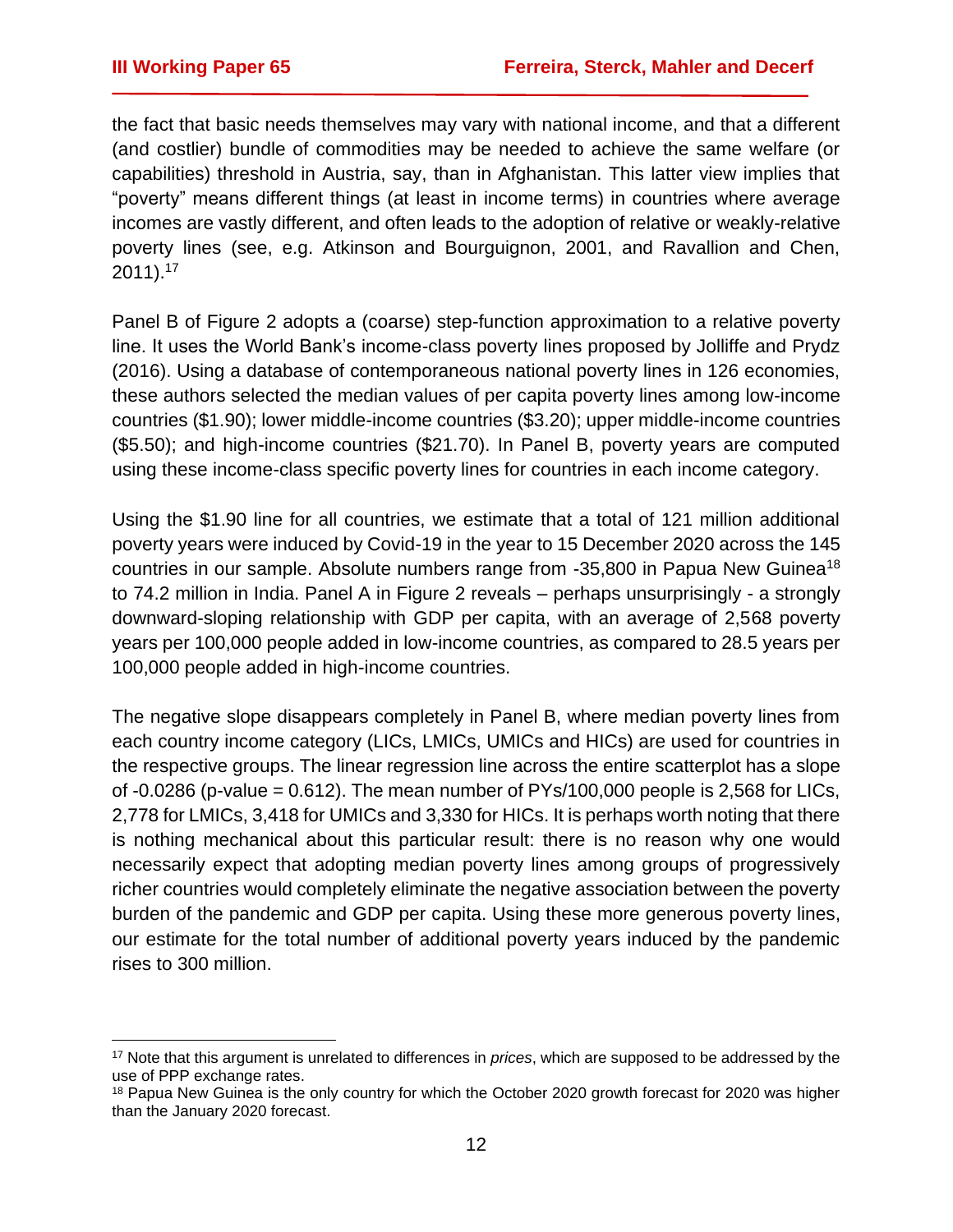#### **Figure 2. Poverty-years added by Covid, and GDP per capita**

Panel A:  $z = $1.90$  Panel B: Income classification poverty lines



Source: Elaborated by the authors

The next Section seeks to combine the country-level PY and LY estimates obtained above in order to assess their relative and absolute importance in determining overall welfare losses from the pandemic.

# **3. Total welfare losses and the relative contributions of death and destitution**

Given the estimates of life-years (*LYs*) lost and of additional poverty-years (*PYs*) due to the pandemic, we now ask: first, which of the two sources contributed the most to lowering welfare in each country; and second, what were those total welfare costs, using our metric of poverty years. The answers to both questions depend critically on the value of α, the normative parameter that tells us how many PYs cause as great a welfare loss as a single LY. Given a value of α and the ratio of PYs to LYs observed in any particular country, we can immediately tell whether poverty or mortality contributed the most to the aggregate welfare losses from the pandemic in that country. If we denote that empirical ratio by  $\hat{\alpha}_i =$  $PY_j/LY_j$ , then an observer with  $\alpha > \hat{\alpha}_j$  will regard mortality as the principal source of welfare loss in country j. Conversely, if  $\alpha<\hat\alpha_j$ , poverty is considered the greatest source of welfare loss.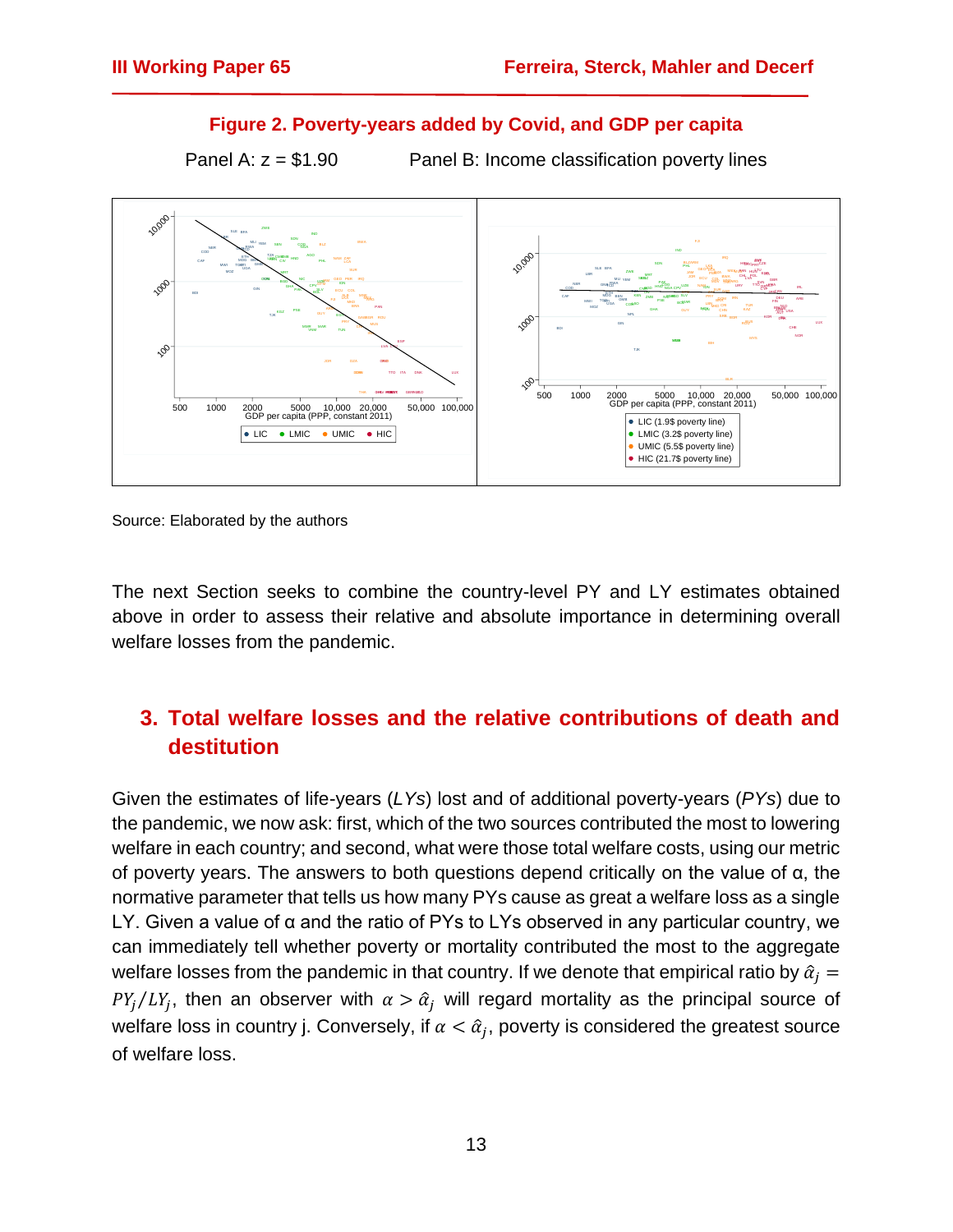Figure 3 plots those observed ratios  $\hat{\alpha}_i$  against GDP per capita for all countries in our sample, using the income-class specific poverty lines used in Panel B of Figure 2. (The line is even steeper if the constant \$1.90 line were used instead.) Two things are immediately apparent: first, the variation in empirical PY/LY ratios is enormous: the median  $\hat{\alpha}_j$  is 15.7 (in United Arab Emirates) and the range is from 0.33 (in Bosnia and Herzegovina) to 5537 (in Burundi).<sup>19</sup> Second, the poverty to life-years ratio is strongly negatively correlated with GDP per capita: although the regression lines shown in Figure 3 are for each income class, a simple linear regression over the entire sample has a slope of  $-1.043$ , (p-value = 0.000).



#### **Figure 3. PY/LY ratios and GDP per capita**

Source: Elaborated by the authors

So far, we have been entirely agnostic about the value of α. Indeed, we argue that one advantage of our approach is that it can encapsulate the normatively challenging tradeoff between lives and livelihoods in a single, easily interpretable parameter, while simultaneously remaining agnostic about its value. In order to make further progress in interpreting Figure 3, however, it will prove helpful to suggest a "plausible range" for α, which we set at  $5 \le \alpha \le 20$ . In terms of the question we proposed earlier as a means to

<sup>&</sup>lt;sup>19</sup> Looking only at positive values, and thus excluding Papua New Guinea (see previous footnote) and Azerbaijan (zero PYs reported).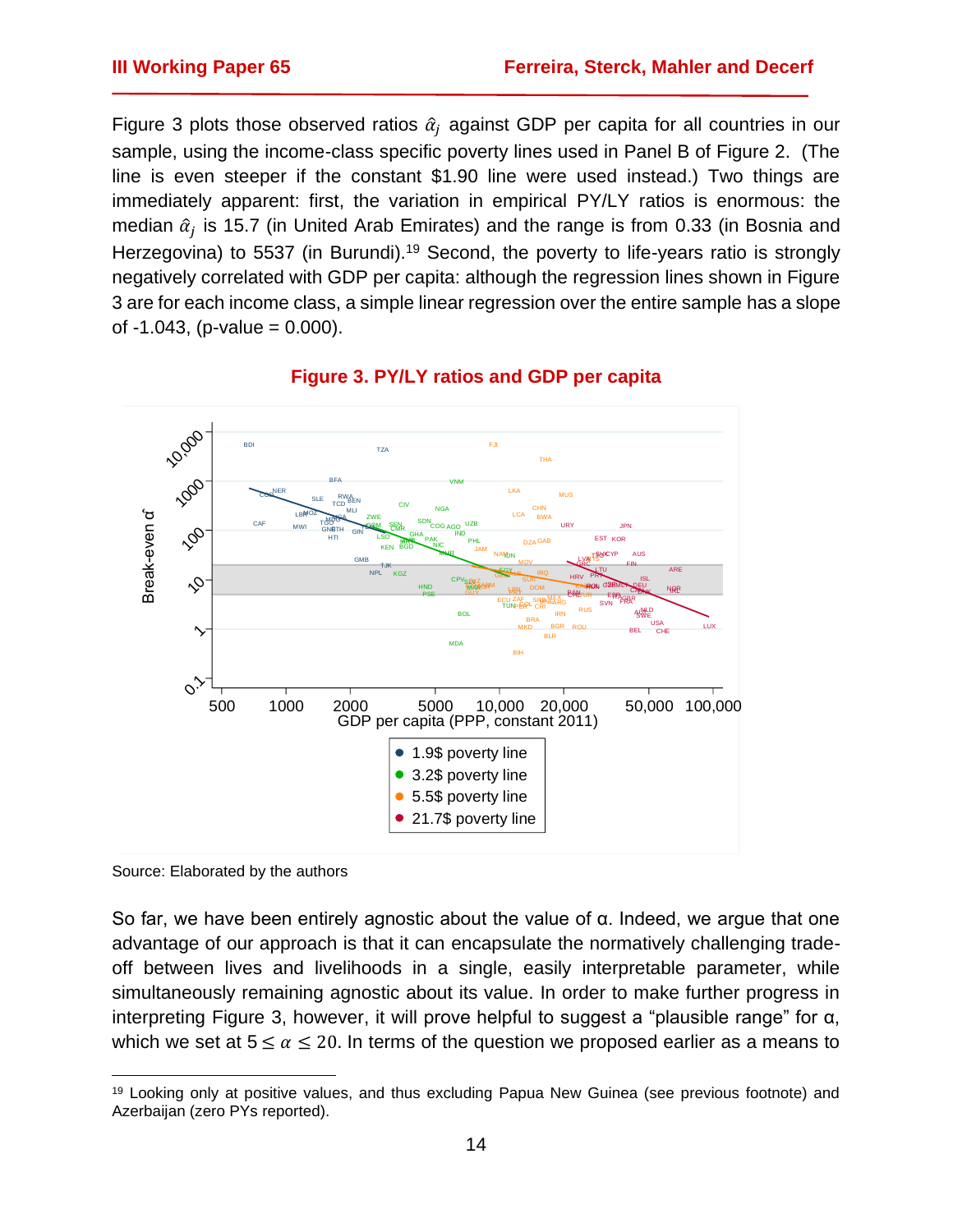elicit the normative judgement, this range means that most people in a country value an additional year of life-expectancy as being worth spending at least an additional five years, and at most an additional twenty years, in poverty.

We do not yet have robust empirical evidence from surveys or experiments that try to elicit empirical values of α, so the reader may of course pick a value completely outside that range.<sup>20</sup> But those who are comfortable with such a range could, on inspection of Figure 3, classify countries into three broad groups. Those below the band of grey shadow  $(\hat{\alpha}_i \leq 5)$  are countries where the social welfare cost of the pandemic until December 2020 arose primarily from additional mortality, rather than from increases in poverty. This group includes a wide variety of nations, such as Bolivia, Brazil, Russia, Belgium and the US. The most extreme cases are Moldova, Bosnia and Herzegovina and Belarus where  $\widehat{\alpha}_j$  is below the theoretical unity lower bound for α. Belgium and the Czech Republic are close behind. This first group consists primarily of upper-middle and high-income countries and does not include a single low-income country.

A second group consists of those above the band of grey shadow in the Figure ( $\hat{\alpha}_i \geq 20$ ). In these countries, increased destitution contributed more to declining social welfare than deaths and the loss of life years they caused. There are 70 countries in this group, including most low- and lower middle-income countries. This group also includes most countries frequently identified in the popular media as successful in combating the pandemic, through early lockdowns strictly enforced and/or well-functioning testing and tracing systems, such as Australia, China, Japan, Korea and Vietnam. Uruguay is the only continental Latin American country in this group, while its neighbours Argentina and Brazil (as well as Chile) are in Group 1 above.<sup>21</sup>

The third group consists of those countries in the grey band ( $5 \le \hat{\alpha}_i \le 20$ ), whose empirical PY/LY ratios fall within our "plausible range" for α. Given that range, we are unable or unwilling to select either poverty or mortality as the main culprit in lowering social welfare in these countries. In other words, these are countries where their relative contributions were broadly similar. The group includes countries from every income category, from Nepal at the poorer end to Norway and the United Arab Emirates at the richer end. But Nepal and Tajikistan are the only two low-income countries in the group; all other LICs are in Group 2, where poverty dominated mortality as a source of declining well-being from the pandemic.

<sup>&</sup>lt;sup>20</sup> Preliminary results from surveys we have conducted in the US, UK and South Africa suggest very low values for α. The mean across the three samples was 2.6. Work on these surveys is ongoing, and these early results are tentative and should be treated with caution. Nonetheless, they suggest that, if anything, our plausible range for α is on the high side, which would lead the results that follow to place "too much" weight on mortality, relative to poverty.

<sup>&</sup>lt;sup>21</sup> In the Caribbean, Jamaica, St. Lucia and Trinidad and Tobago are also in Group 2.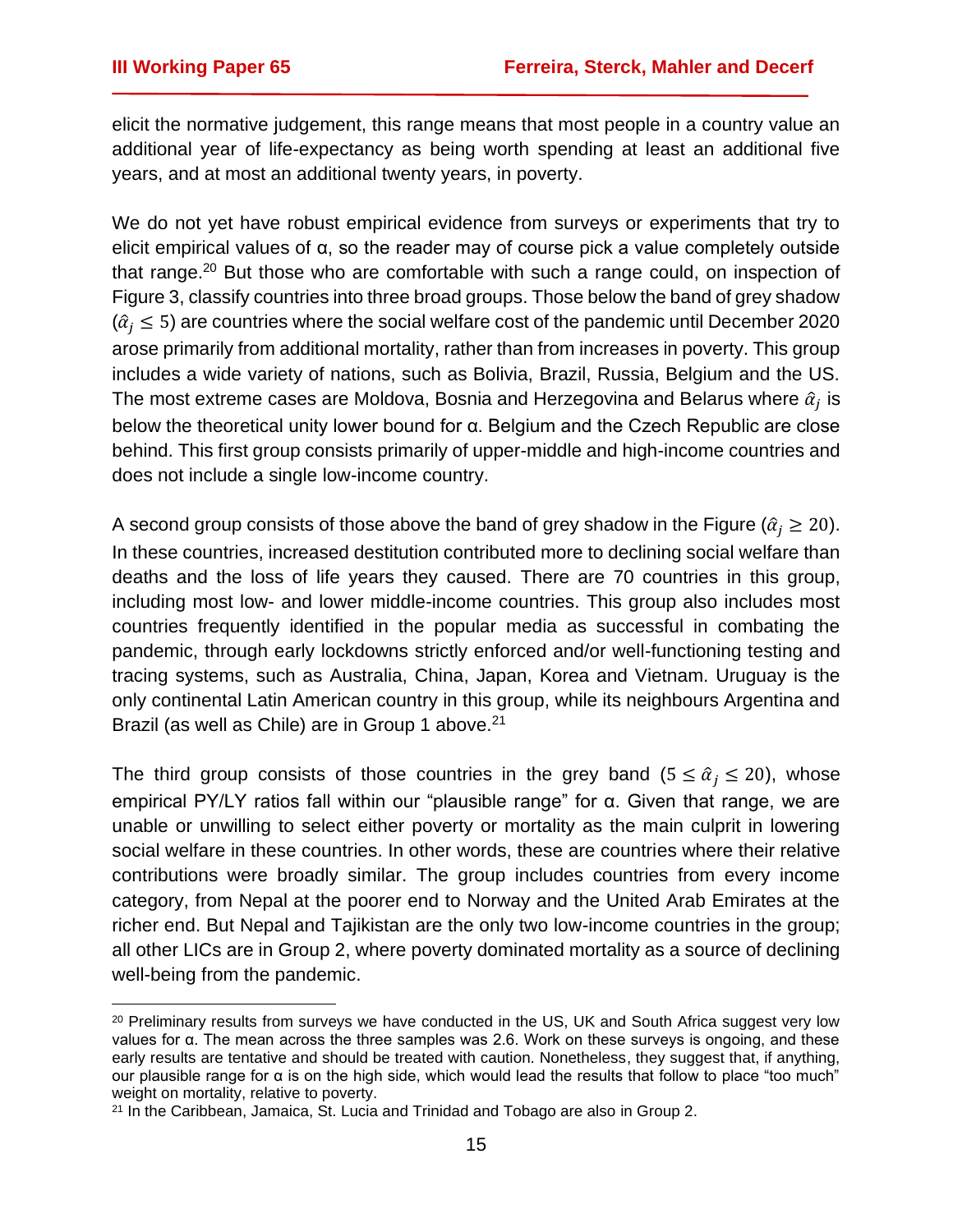Can we go beyond the relative contributions of mortality and poverty in each country and compute the aggregate welfare losses from the pandemic (arising from deaths and additional destitution) in each country? Strictly speaking, of course, we suffer from the usual problem of choosing a suitable unit for measuring well-being. Under our simple model, briefly described in the Introduction, the change in welfare in country j is given by  $(\alpha L Y_i + P Y_i)\Delta u_n$ , where  $\Delta u_n$  is expressed in utility terms. However, since we have assumed that the quantity  $\Delta u_p$  is constant across individuals (and countries), we can do the next best thing and use the weighted sum of life-years and poverty-years  $(\alpha LY_i + PY_i)$ as our measure of social welfare loss, which corresponds to using additional years spent in poverty as our social welfare metric.

Once again, this exercise does require choosing both an approach to poverty identification (one or more poverty lines) as well as one or a range of values for  $\alpha$ . For consistency, we use the same two sets of poverty lines used in Figure 2 (a constant line of \$1.90, and the set of four median lines for LICs, LMICs, UMICs and HICs). For  $\alpha$  we pick the bounds of our guidance range, namely  $\alpha = 5$  and  $\alpha = 20$ . Figure 4 below plots aggregate social welfare losses,  $\alpha L Y_j + P Y_j$ , against GDP per capita for all 145 countries in our sample: The first row (Panels A and B) uses the constant poverty line of \$1.90: Panel A uses  $\alpha = 5$  and Panel B uses  $\alpha = 20$ . The second line (Panels C and D) uses the income-classification poverty lines: once again with  $\alpha = 5$  in Panel C and  $\alpha = 20$  in Panel D. To control for population sizes, in all cases the welfare costs are expressed per 100,000 people.

As expected, there is a great deal of cross-country variation in the welfare burden of the pandemic, regardless of which panel one looks at. The unit of measurement along the yaxis, as noted earlier, is additional person-years spent in poverty per 100,000 people. In panel A, using the most stringent global poverty line (\$1.90 per person per day) and a relatively low value of  $\alpha$ , the burden ranges from 26 in Thailand and 62 in China, to 7,556 in Belgium and 9,811 in Peru. The regression line across the scatter of countries in Panel A is downward sloping and that negative slope (-0.14) is statistically significant (p=0.036), indicating a negative association between national income and the aggregate welfare losses from the deaths and destitution caused by the pandemic. Given the strong positive association between the mortality burden and GDP per capita seen in Figure 1, this is an important finding: the pandemic appears to have induced such large increases in extreme poverty in poor countries (Figure 2A) that the combined burden of poverty and mortality is, on average, greater for them than for richer countries.<sup>22</sup>

<sup>&</sup>lt;sup>22</sup> Yet, there is so much variation around the regression line that, even with this parameter configuration, the greatest losses in welfare were recorded in upper middle-income countries such as Belize, Macedonia and Peru, alongside rich countries like Belgium. But poorer countries such as Burkina Faso, Sierra Leone and Zimbabwe are not far behind.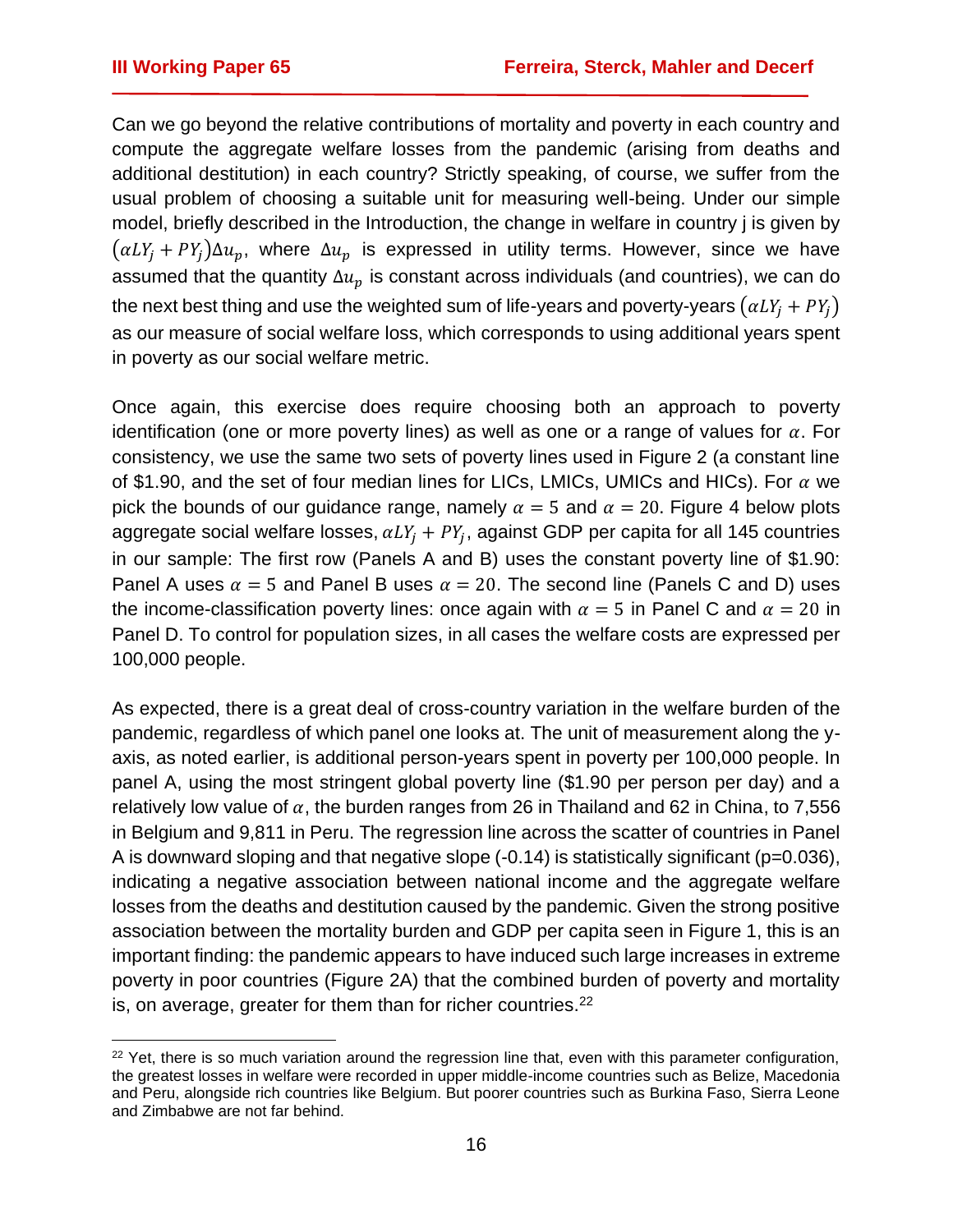The pattern changes (and the overall numbers are mechanically higher) in Panel B, where each life-year lost is counted as being equivalent to 20, rather than 5, added povertyyears. The association with GDP per capita now becomes positive and statistically significant, because mortality was much higher in richer countries.



**Figure 4. Total welfare losses from the pandemic, and GDP per capita**





Source: Elaborated by the authors

Panels C and D would be preferred by those who take a more relative view of poverty. They use poverty lines that are typical of countries in their income ranges: \$1.90 for lowincome countries; \$3.20 for lower middle-income countries; \$5.50 for upper middleincome countries; and \$21.70 for high-income countries. Naturally, this raises the number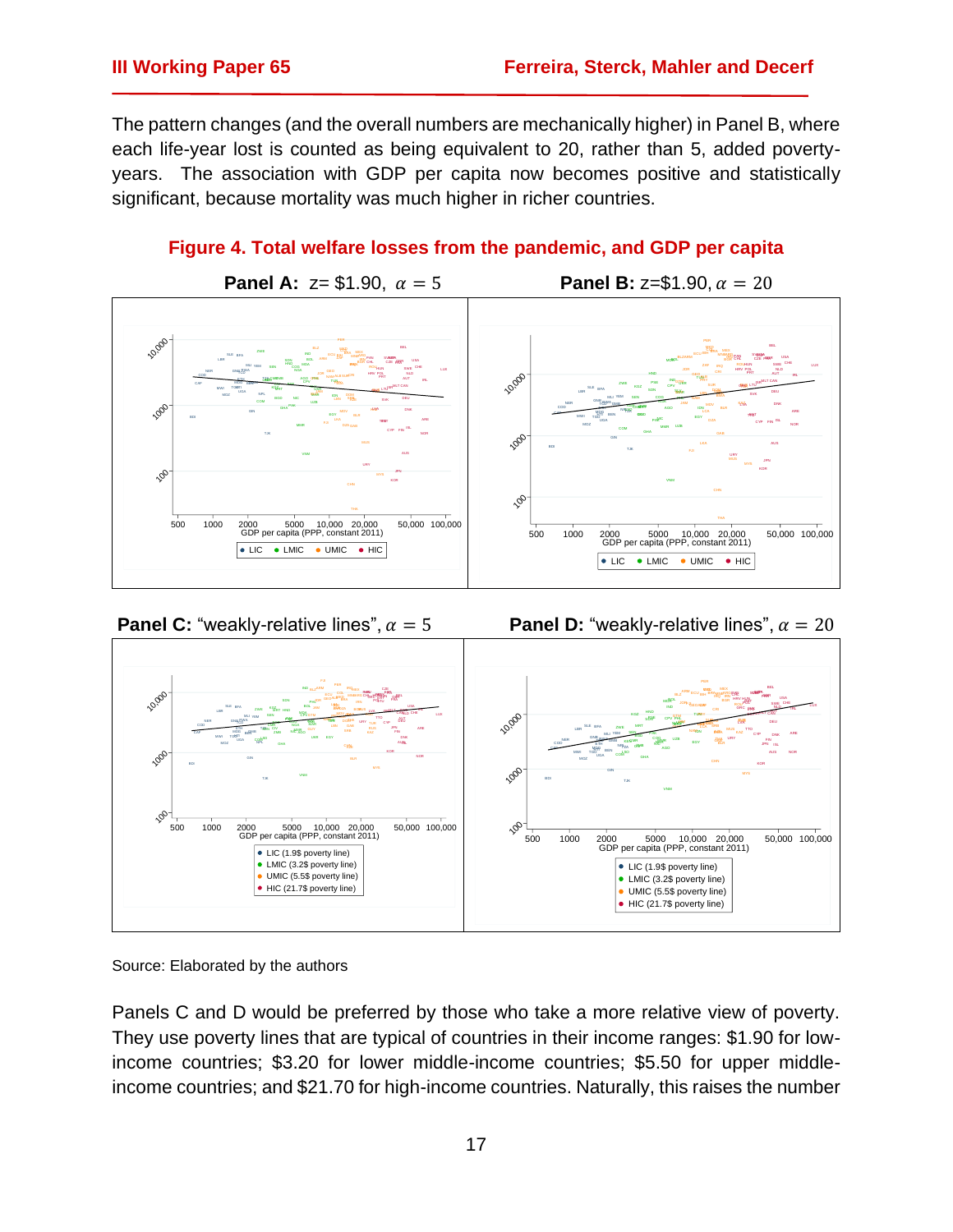of poverty years in all but the low-income countries, and the positive slope of the relationship with GDP per capita strengthens further, first with  $\alpha = 5$ , and even more with  $\alpha = 20$ . Using more demanding poverty lines in upper middle-income countries means that ranks change at the bottom, with Tajikistan and Vietnam now reporting the lowest welfare burdens in the world, at 376 and 422 years per 100,000 people respectively (with  $\alpha = 5$ ). Fiji (15,855) and Peru (13,631) now occupy the top ranks in the distribution of population-adjusted welfare losses.

Figure 4 tells us that whether total welfare losses (from deaths and short-term increases in poverty) are deemed to rise or fall with national income per capita depends on how one chooses to define and compare poverty across countries, and on the relative welfare weight between mortality and poverty. When one takes a more relative view of poverty, allowing for the fact that different (more expensive) bundles of goods are needed to escape poverty in richer countries, then the impact of the pandemic on poverty is uncorrelated with per capita income (Figure 2B). Since mortality is strongly correlated with income, this implies that overall losses are greater in richer than in poorer countries on average. This is still true even if a constant extreme poverty line is used, provided the welfare weight of mortality relative to poverty is high enough (Figure 4B).

The positive association in Figures 4B, C and D is clearly related to Deaton's (2021) finding that the effect of the pandemic on economic growth was negatively associated with GDP per capita – that is: on average, richer countries experienced larger proportional declines in real national income (as well as more deaths per capita).<sup>23</sup> But, as the author was careful to point out, his "results say nothing about whether the degree of suffering has been larger of smaller in poor countries" (Deaton, 2021, p.4). Our results are also far from capturing all the suffering caused by the pandemic: as discussed earlier, disutility from ill health among survivors and losses from increased malnutrition or paused schooling are ignored, among other things. Nonetheless, if one takes falling into extreme poverty (relative to the \$1.90 line) as an indication of absolute economic suffering, our results suggest that the positive association can be reversed – provided the weight placed on that kind of destitution is high relative to mortality.

 $23$  The fact that economic contractions were deeper in countries where the loss of life was greater is also consistent with the finding by Andersen and Gonzalez (forthcoming) that reductions in economic mobility (using data from Google's Community Mobility Reports) and the loss of life years were positively correlated across countries.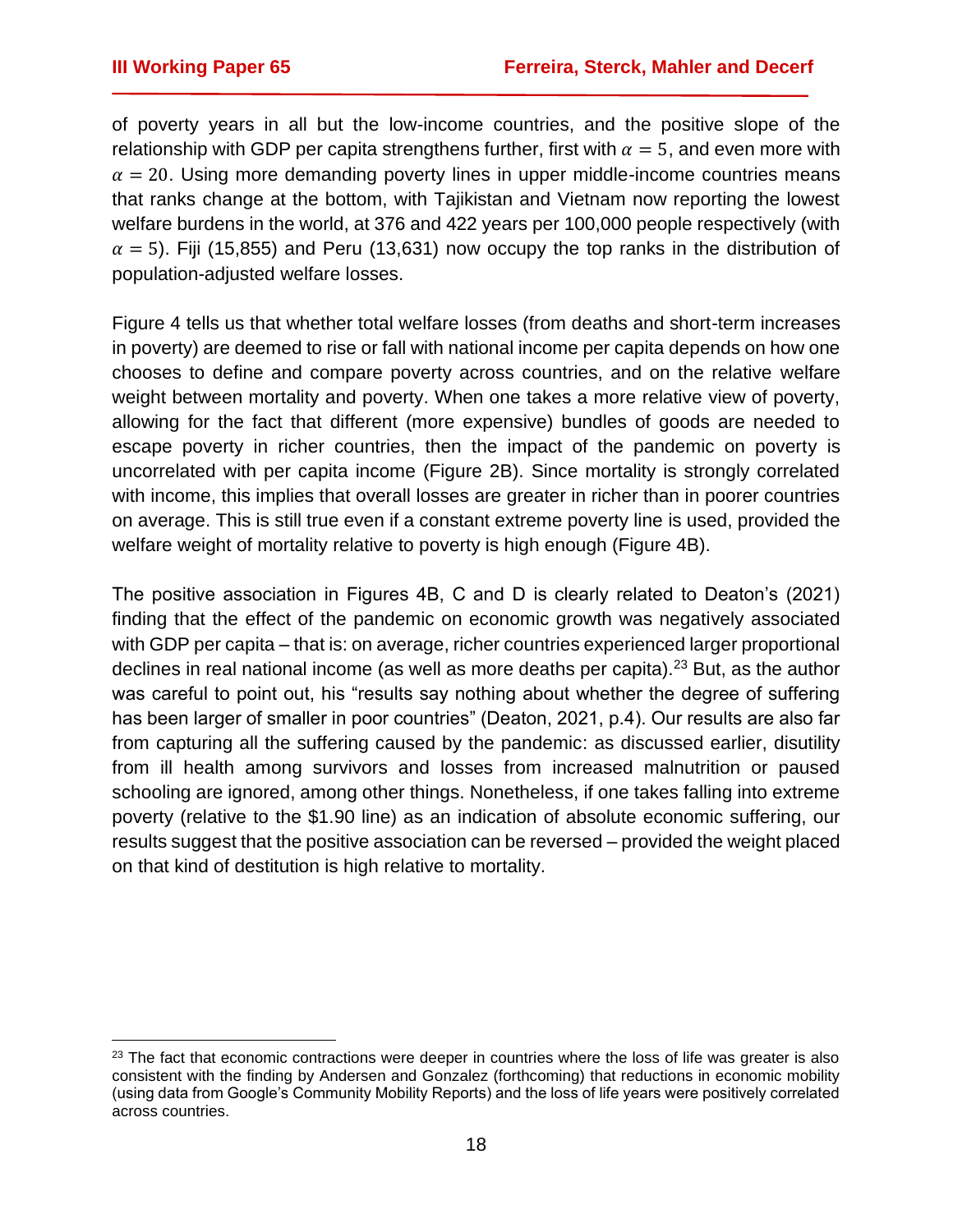# **4. Conclusions**

In this paper we have sought to address two sets of questions: First, what were the relative contributions of increased mortality and poverty to the welfare losses caused by the pandemic, and did those contributions vary systematically across countries? Second, how large were the aggregate welfare losses, and how were they distributed across countries? We focused on welfare losses caused by extreme outcomes along both the health and income dimensions: death and destitution (defined as falling into poverty). Following our earlier work in DFMS, we have used years of human life (either lost to premature death or lived in poverty) as our unit of measurement.

Measuring the mortality burden in terms of years of life lost, we found that this burden increases systematically and markedly with per capita GDP. There were approximately one hundred times as many years of life lost per capita among the high- and upper-middle income countries that lost the most, as in a typical low-income country. This massive disparity was driven by the fact that Covid-19 kills older people disproportionately, and considerably larger fractions of the population are elderly in richer than in poorer countries. Higher residual life-expectancies among the elderly in richer countries also contributed.

The association between the poverty burden (measured in terms of additional years spent in poverty) and GDP per capita depends on how the poor are identified. Using a constant absolute poverty line such as the international (extreme) poverty line of \$1.90, the poverty burden is strongly negatively associated with GDP per capita. The world's poorest countries experienced poverty burdens between one hundred and one thousand times greater than the richest. However, when poverty lines typical of each of the four income categories (low income, lower middle-income, upper middle-income and high income) are used instead, that relationship effectively disappears.

Either way, the relative contribution of poverty (vis-à-vis mortality) to the aggregate welfare burden is much higher in poorer countries. In fact, the ratio declines systematically with GDP per capita across the whole range. This leads to an important first conclusion: the economic consequences of the pandemic in terms of increased poverty cannot be treated as being of secondary importance. Even at our most conservative rate for comparing life- and poverty-years (twenty of the latter to one of the former), there are 70 countries in our sample where poverty was a more important source of declining wellbeing than mortality. That number rises to 108 countries (three quarters of our sample) at the lower rate of five poverty-years to one life-year. Most (but not all) of those countries tend to be poor. They are not the countries where the medical and social scientists, journalists and global civil servants that set the terms of the "global" public debate are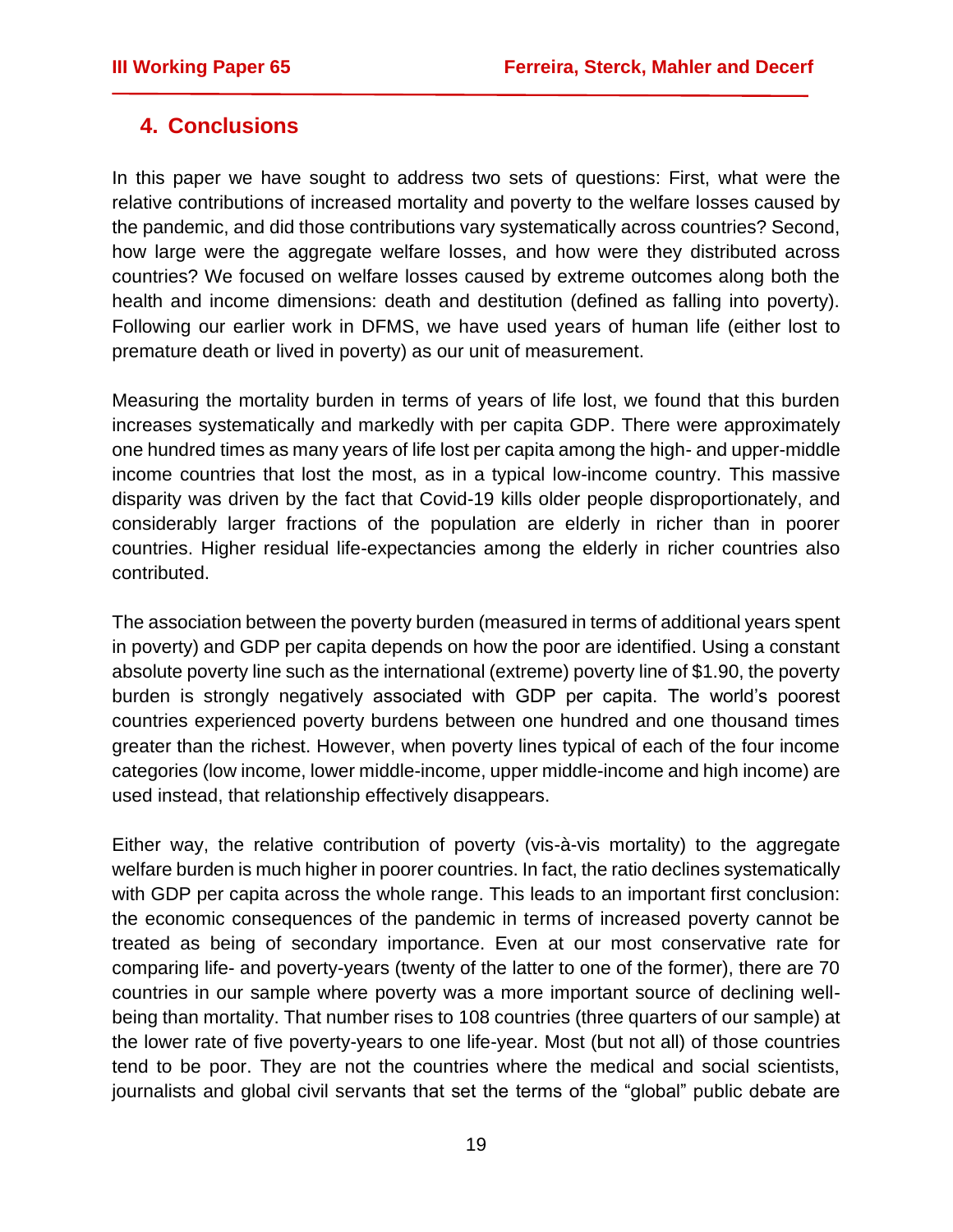located. The importance of the poverty consequences of the pandemic, relative to those of mortality, has not been given its proper weight in the global discussion.

Our second main conclusion relates to the distribution of the aggregate welfare burden across countries – and it is nuanced. We show that the association between the welfare burden and initial per capita incomes is not always, unambiguously either positive or negative. Instead, the shape of the relationship depends on two key factors: how poverty is defined, and the welfare weight placed on it relative to mortality. When poverty in a country is assessed in terms of poverty lines typical of countries at similar levels of development, a positive association arises: richer countries have suffered a greater loss in welfare than poor ones in this pandemic. That conclusion still holds even if the international extreme poverty line (IPL) is used instead, provided sufficient weight is placed on mortality relative to poverty. But if the IPL is combined with a lower welfare weight for death relative to destitution, the association reverses and poorer countries bear a greater welfare loss from the pandemic on average.

The fact that the association can be positive under plausible parameter configurations at all reflects once again the magnitude of the income gradient of Covid-mortality, one version of which is our Figure 1. Although this gradient does reflect population age structures, including residual life-expectancies, it is important to note that demography is not destiny. Japan, by some measures the world's "oldest" country, suffered welfare losses orders of magnitude lower than Belgium, Germany and the US. China, South Korea, Norway and Australia did even better. This is probably one of those cases where the variation *around* the regression line matters more than the variation along it. That is the variation that reflects, among other things, differences in policy responses: the speed with which the virus was contained upon arrival, either by effective testing and tracing protocols or by early and well-enforced lockdowns, by early and widespread use of masks and social distancing, or some combination of the above. Our study has nothing to say about that fundamental source of variation.

Four final caveats are warranted. First, and as noted earlier, our results are sensitive to measurement error. The possibility that Covid-related mortality is substantially underestimated in many countries is of particular concern. If the underestimation is concentrated among poor countries, this could alter both of our main findings. Second – and also noted earlier – we have used "aggregate" or "total" welfare loss as a shorthand for losses arising from mortality and entry into poverty. The pandemic has undoubtedly had other effects on well-being, both current and future; both among the sick and among those only indirectly affected.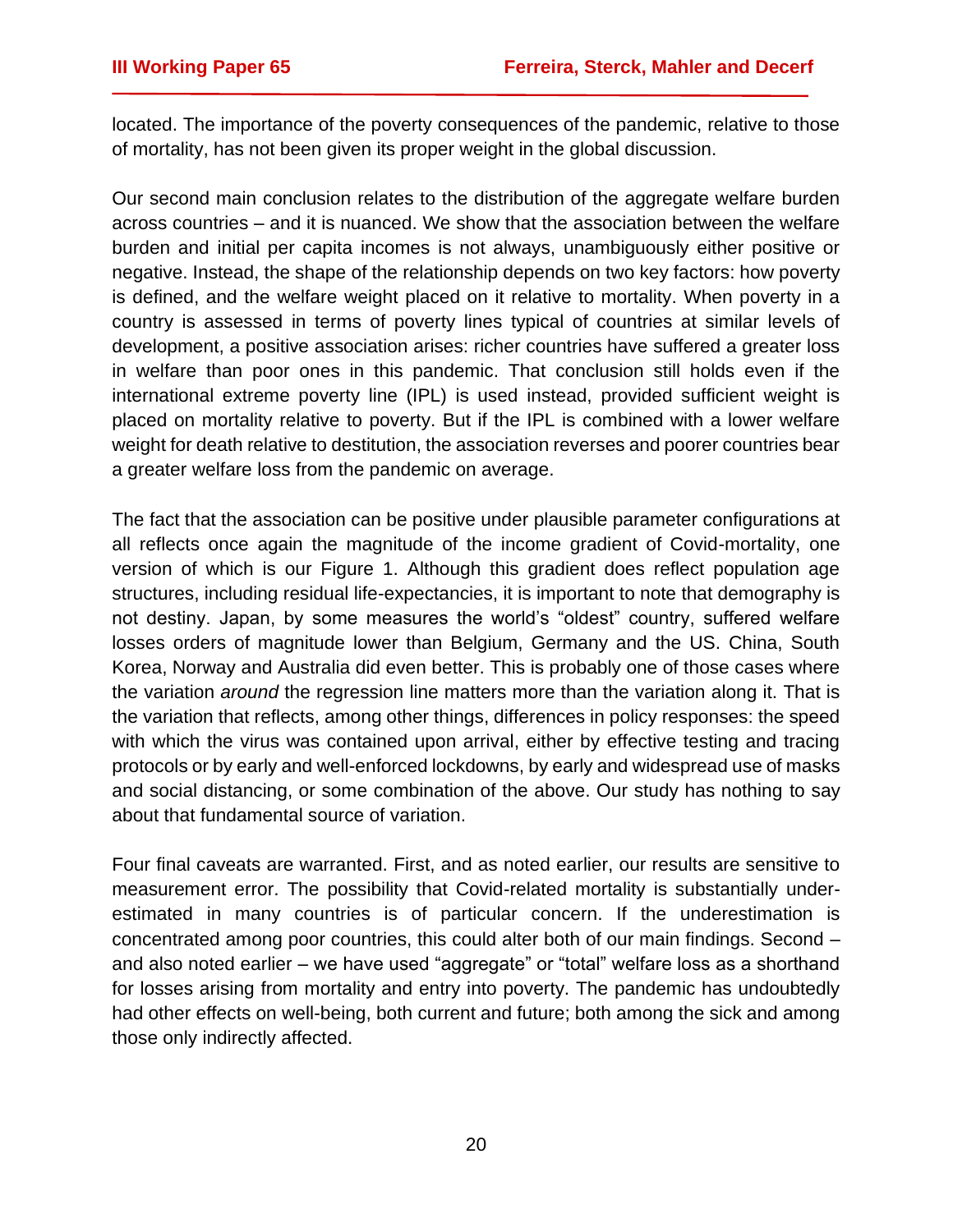Third, the pandemic is still ongoing, and the distribution of both the poverty and mortality burdens in 2021 may turn out to be very different from that of 2020 – particularly as access to vaccination is spreading unequally around the world. This could cause an eventual "post-pandemic" version of the global distribution of welfare losses to differ from all of those in our Figure 4, with poorer countries doing even worse.

Fourth, we have nothing to say on the important issue of how losses in well-being are distributed *within* countries. If, as seems likely, richer countries have been better able to cushion the losses among their poorer residents than poor countries have, it is quite possible that the world's very poorest people have suffered the most. An investigation of the distributional consequences *within* countries will be extremely important, but it will require post-pandemic household survey data and goes beyond the remit of this paper. Despite these important caveats, our analysis does suggest that the poverty consequences of the pandemic should be given as much importance in the global policy conversation as its (horrendous) mortality consequences. For most poor and middleincome countries, greater economic deprivation has in fact been a more important source of loss in well-being than premature mortality. Ignoring the large welfare costs of destitution would lead us to wrong conclusions about the distribution of the burden of the pandemic across countries, exaggerating the share of suffering visited on richer, older countries, to the detriment of poorer ones.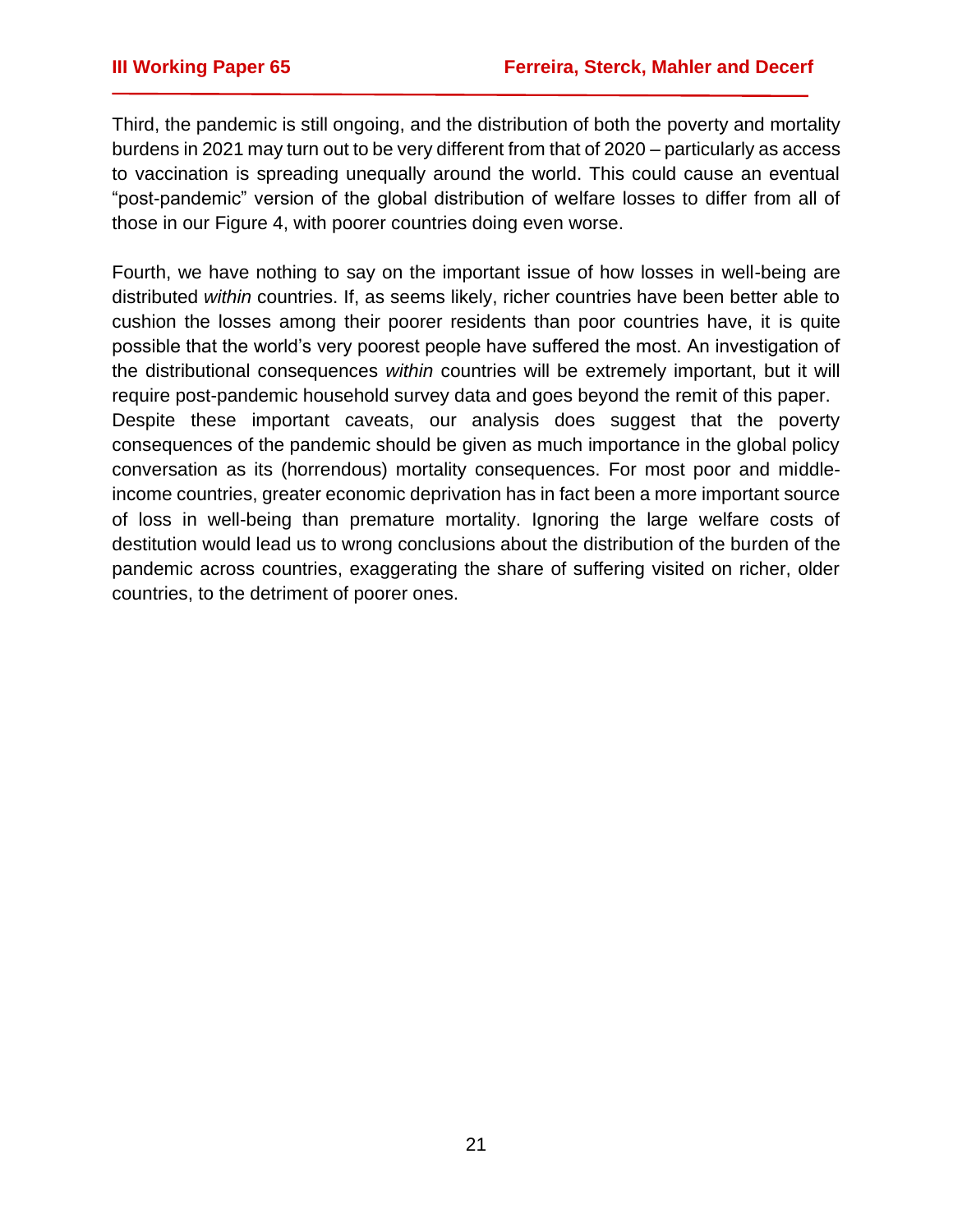## **References**

- Adler, M. D., R. Bradley, M. Ferranna, M. Fleurbaey, J. Hammitt, and A. Voorhoeve (2020). "Assessing the wellbeing impacts of the Covid-19 pandemic and three policy types: Suppression, control, and uncontrolled spread." Think20, Saudi Arabia.
- Andersen, L. E. and A. Gonzales Rocabado (forthcoming). "Life and Death during the First Year of the COVID-19 Pandemic: An analysis of cross-country differences in changes in quantity and quality of life." *Latin American Journal of Economic Development*, **35**. (Forthcoming, May 2021).
- Atkinson, A. B. and F. Bourguignon (2001). ''Poverty and Inclusion from a World Perspective,'' in J. Stiglitz and P. A. Muet (Eds.), *Governance, Equity and Global Markets*. New York: Oxford University Press.
- Becker, G. S., T. J. Philipson, and R. R. Soares (2005). "The quantity and quality of life and the evolution of world inequality." *American Economic Review* **95**(1): 277-291.
- Castaneda A., R. A., D. G. Mahler, and D. Newhouse (2019). "Nowcasting Global Poverty." Paper presented at the Special IARIW-World Bank Conference "New Approaches to Defining and Measuring Poverty in a Growing World" Washington, DC, November 7-8, 2019.
- Deaton, A. (2021). "*COVID-19 and global income inequality*." National Bureau of Economic Research Working Paper 28392.
- Decerf, B; F.H. G. Ferreira, D. G. Mahler, and O. Sterck (2020). "Lives and Livelihoods: Estimates of the Global Mortality and Poverty Effects of the COVID-19 Pandemic." Policy Research Working Paper 9277. World Bank, Washington, DC.
- Dicker, D., G. Nguyen, D. Abate, K. H. Abate, S. M. Abay, C. Abbafati, N. Abbasi, H. Abbastabar, F. Abd-Allah, J. Abdela, et al. (2018). Global, regional, and national agesex-specifc mortality and life expectancy, 1950-2017: A systematic analysis for the global burden of disease study 2017. *The Lancet* 392 (10159), 1684-1735.
- Ferreira, F. H., S. Chen, A. Dabalen, Y. Dikhanov, N. Hamadeh, D. Jolliffe, A. Narayan, E. B. Prydz, A. Revenga, P. Sangraula, U. Serajuddin, and N. Yoshida (2016). "A global count of the extreme poor in 2012: data issues, methodology and initial results." *Journal of Economic Inequality* **14** (2): 141-172.
- Goldberg, P. K. and T. Reed (2020). "The effects of the coronavirus pandemic in emerging market and developing economies: An optimistic preliminary account." *Brooking Papers on Economic Activity* **6** (1).
- Heuveline, P. and M. Tzen (2021). "Beyond deaths per capita: comparative COVID-19 mortality indicators", *BMJ Open*, **11**: e042934. doi:10.1136/bmjopen-2020-042934
- Jolliffe, D. and E. B. Prydz (2016). "Estimating international poverty lines from comparable national thresholds." Policy Research Working Paper 7606. Washington, DC.
- Lakner, C., D. G. Mahler, M. Negre, and E. B. Prydz (2020). "How much does reducing inequality matter for global poverty?" Global Poverty Monitoring Technical Note 13.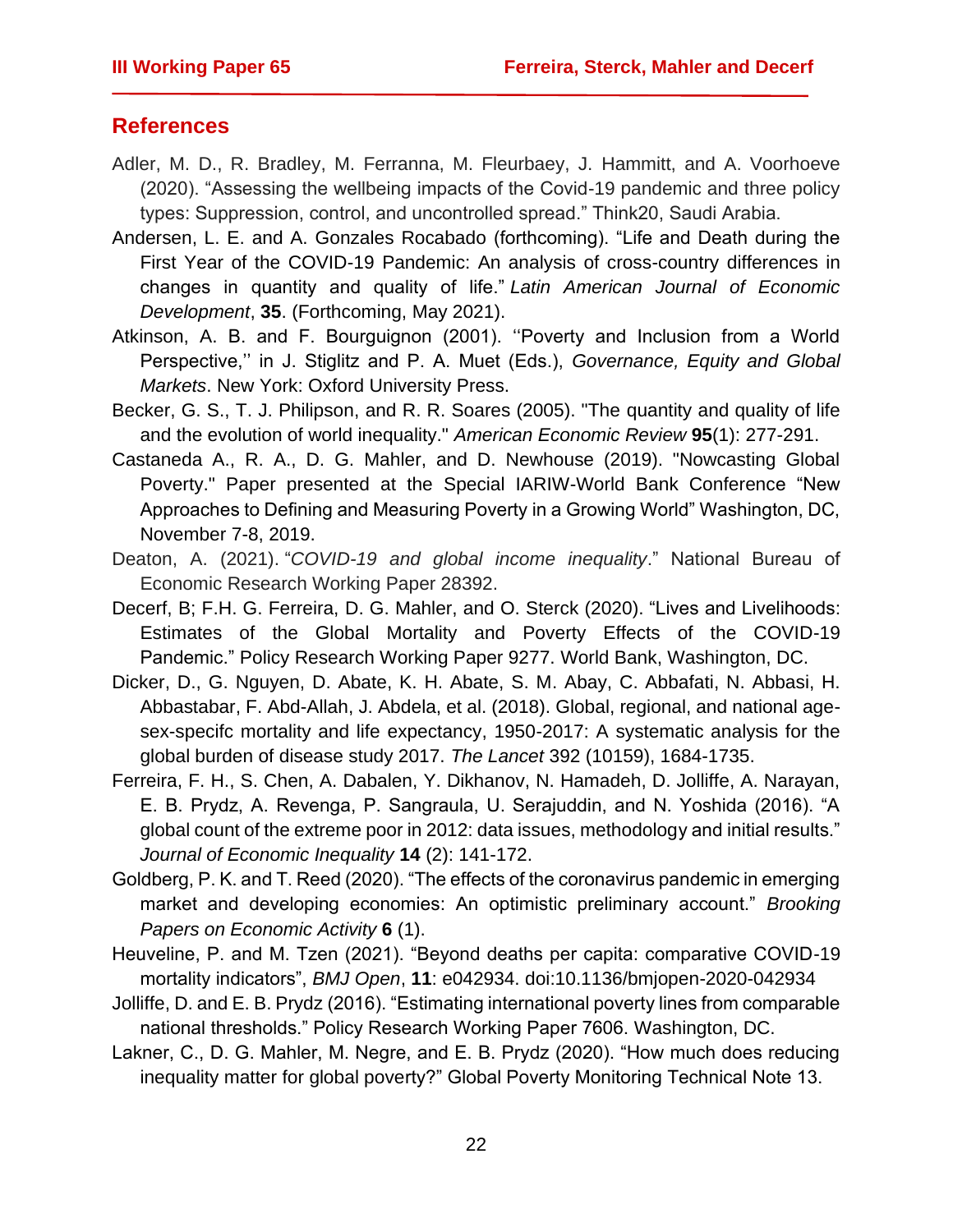- Lustig, N., G. Neidhöfer, and M. Tommasi (2020). "Short and Long-Run Distributional Impacts of COVID-19 in Latin America." Working Paper No. 2013. Tulane University, Department of Economics.
- Ravallion, M., & Chen, S. (2011). "Weakly relative poverty." *Review of Economics and Statistics*, **93** (4): 1251-1261.
- Salje, H., C. T. Kiem, N. Lefrancq, N. Courtejoie, P. Bosetti, J. Paireau, A. Andronico, N. Hoze, J. Richet, C.-L. Dubost, et al. (2020). "Estimating the burden of sars-cov-2 in France." *Science* **369**.6500: 208-211.
- Verity, R., L. C. Okell, I. Dorigatti, P. Winskill, C. Whittaker, N. Imai, G. C. Dannenburg, H. Thompson, P. G. Walker, H. Fu, et al. (2020). Estimates of the severity of coronavirus disease 2019: A model-based analysis. *The Lancet Infectious Diseases* **20**.6: 669-677.
- Viscusi, W. K. (1993). "The value of risks to life and health." *Journal of Economic Literature* **31**.4: 1912-1946.
- World Bank (2021). "Global Economic Prospects, January 2021." Washington, DC: World Bank.<https://openknowledge.worldbank.org/handle/10986/34710>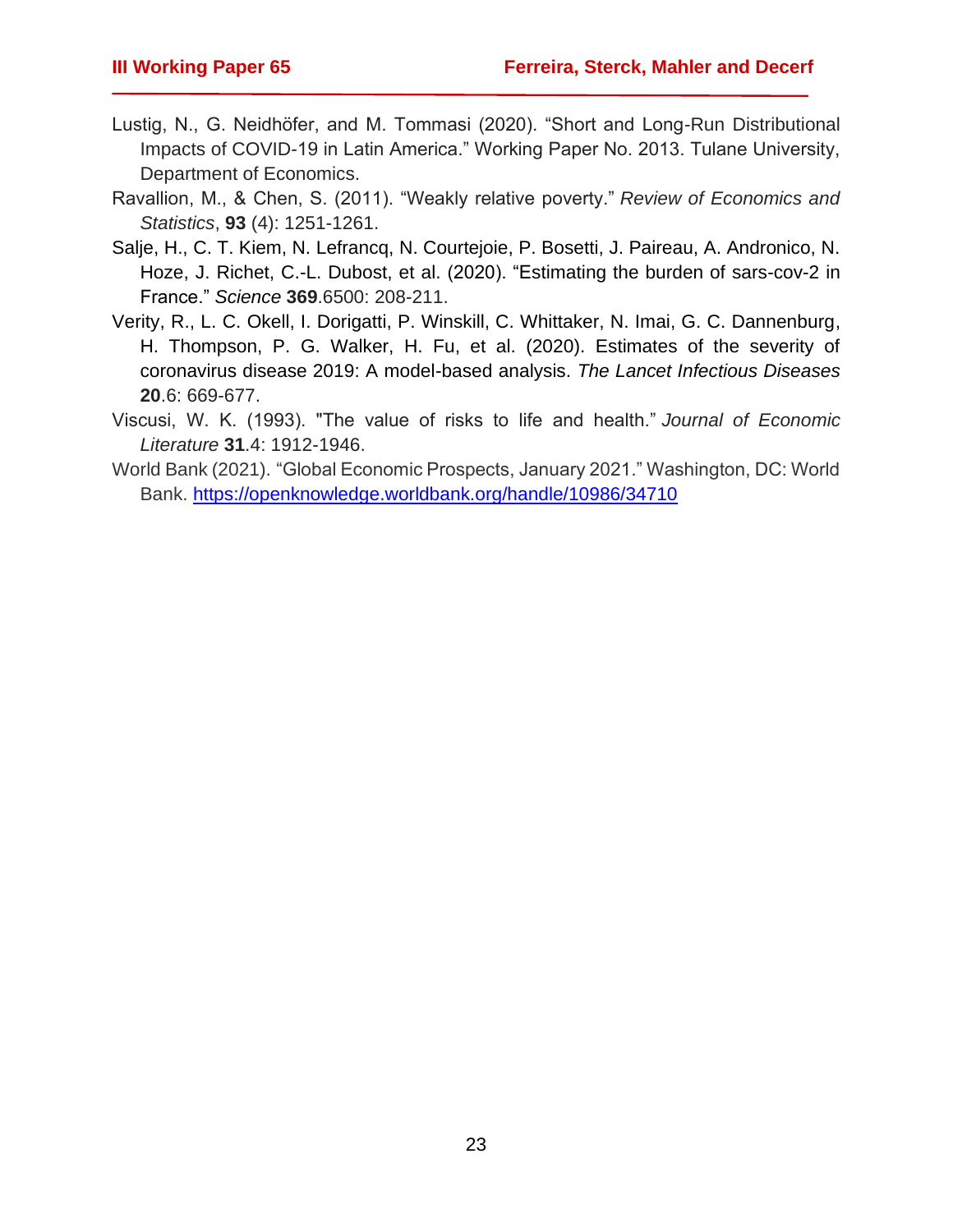# **Appendix**

Age-specific mortality estimates; share of the population over 65; and residual life-expectancies at 65 all correlate with GDP per capita

#### **Figure A1. Relative Covid mortality among the old and the young and national per capita income**



Source: Elaborated by the authors